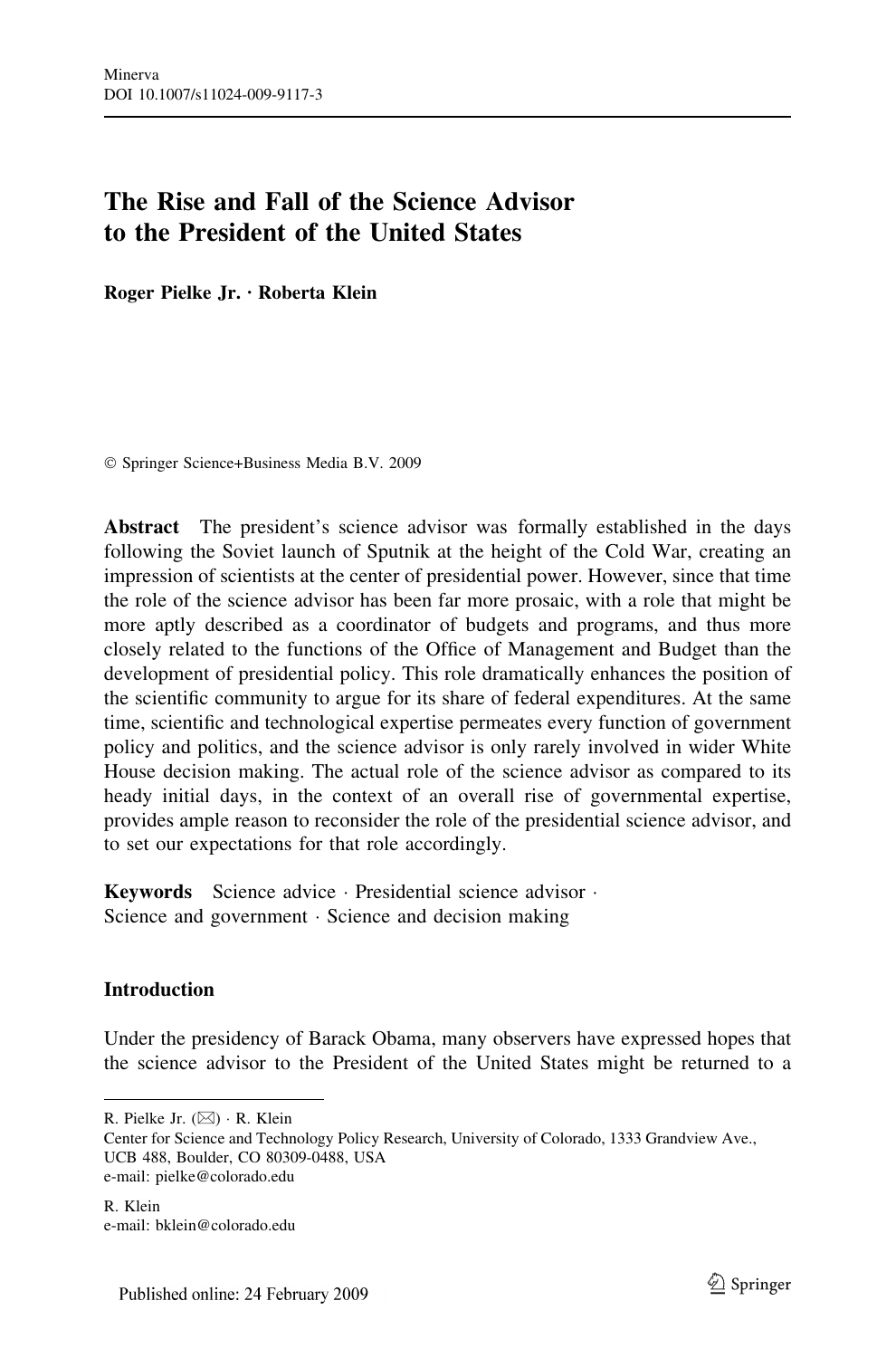position of influence, following years of perceived neglect under George W. Bush. Understanding the historical role of the science advisor is central to evaluating the position under any administration. Our review of the history of the position, in conjunction with interviews of six former and one sitting science advisor, suggests that the position was highly influential in government only briefly in the immediate aftermath of Sputnik, and that the role has been elevated to an almost mythical status in the years since. Hence, hopes that the science advisor can return to an influential role may be based on unrealistic expectations about the position and its history.

Much attention has been devoted to the role of the science advisor during the presidency of Republican George W. Bush when many scientists openly confronted the administration over its decisions about an enormous range of science-related issues, from the funding of stem cell research to the stacking of science advisory committees.<sup>1</sup> In 2004 some scientists mobilized in opposition to President Bush's re-election campaign and the Union of Concerned Scientists (UCS), an advocacy group, supported John Kerry against President Bush in the 2004 presidential election. During the Bush presidency the typically prosaic pages of Science magazine published more than 40 editorials by its chief editor critical of the Bush Administration, whereas it published only a single such editorial critical of Democratic President Clinton's policies during his two terms in office.<sup>2</sup>

Responsibility for responding to such criticism fell upon John Marburger, science advisor to George W. Bush, who sought to defend the Bush Administration against allegations by the USC as well as Congressman Henry Waxman (D-CA) of a pattern of ''misuse of science.''<sup>3</sup> His responses turned Dr. Marburger into an object of attack by his fellow scientists. For example, a prominent Harvard professor said on National Public Radio that Dr. Marburger had ''become a prostitute'' (Glanz [2004a\)](#page-20-0), and one of his predecessors who served as a science advisor under President Clinton said that were he in Dr. Marburger's situation, he would have already resigned (Brumfiel [2004](#page-20-0)).

Before even assuming the positions of science advisor and director of the Office of Science and Technology Policy (OSTP), Dr. Marburger had seen the science advisor position demoted, at least formally, when President Bush decided not to confer upon him the title of ''assistant to the president'' that his immediate predecessors had carried (Brumfiel [2004\)](#page-20-0). Soon after 9/11 the offices of OSTP were moved to a building down the street, away from the White House (Schultz  $2001$ ).<sup>4</sup> In this context, the frequent conflicts between members of the scientific community and the Bush Administration should have been anticipated, despite President Bush's

<sup>&</sup>lt;sup>1</sup> Some of these conflicts are chronicled in Mooney ( $2005$ ).

 $2$  These numbers were arrived at by searching Science for editorials authored by its chief editors, Daniel Koshland, Floyd Bloom, and Donald Kennedy, from January, 2003 to December, 2008. The editorial critical of the Clinton Administration focused on its policies related to needle exchange programs.

 $3$  See UCS [\(2004a,](#page-22-0) [b\)](#page-22-0) and Waxman [\(2003](#page-22-0)). For Dr. Marburger's response to the USC allegations see Marburger [\(2004](#page-21-0)).

<sup>&</sup>lt;sup>4</sup> Marburger's opinion about the significance of this move can be found in the transcript of his public interview during a science advisor lecture series that we organized at the University of Colorado, located at [http://sciencepolicy.colorado.edu/scienceadvisors/marburger\\_transcript.html.](http://sciencepolicy.colorado.edu/scienceadvisors/marburger_transcript.html)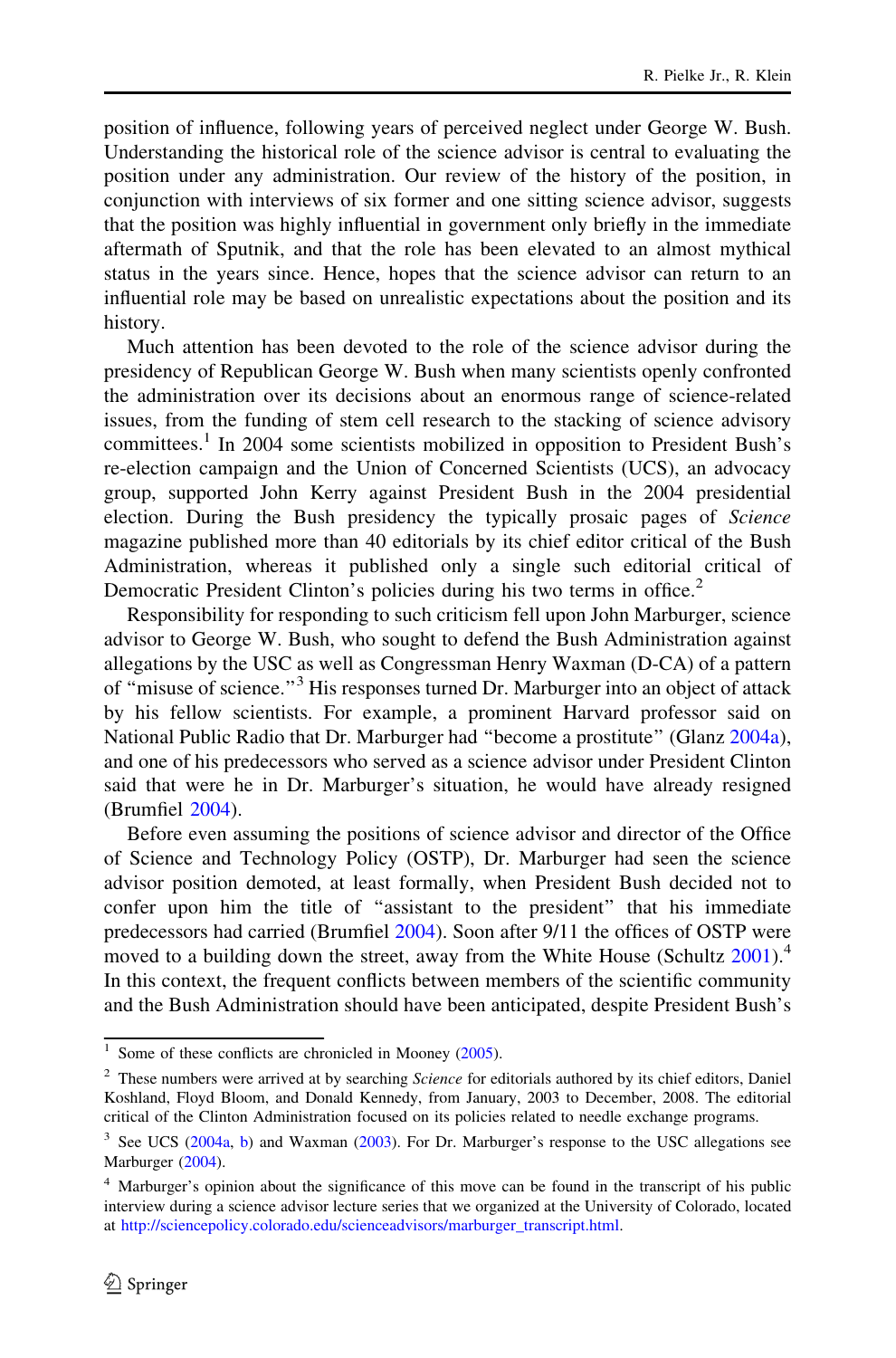Chief of Staff Andrew Card's rather implausible comment concerning Dr. Marburger's limited role that ''He is closer to the pulse in the White House than any of his predecessors, to my knowledge'' (Glanz [2004a](#page-20-0)).

The battles between scientists and the Bush Administration—and the great passions that it stirred—obscured the fact that science advice at the highest levels of government has seen a long-term decline since what now appear to be, from the perspective of many scientists, the halcyon years of yore (see Greenberg [2001](#page-21-0)). The conflicts may have raised expectations for the position under President Obama to unrealistic levels. In June 2001, during the first months of the Bush Administration—before Dr. Marburger had been nominated, before Bush announced his efforts to implement a Solomon-like stem cell funding policy, before 9/11 and all that followed—the New York Times reported that, "some experts believe that science's influence in public policy matters has not been at such a low ebb since before World War I" (Glanz [2001](#page-20-0)). Part of this was no doubt due to the lengthy time that President Bush was taking to appoint a science advisor, but as this article will argue, part of this decline in influence is due also to the diminishment of the importance of the science advisor to the president—to any president, including President Obama.

In an era where scientific and technological content can be found in every issue of importance it may seem odd to suggest that there may no longer be a role for a "science advisor to the president" at least not as commonly understood in the scientific community. Instead, the ''science advisor'' has taken on a role that might be more aptly described as a coordinator of budgets and programs, and thus more closely related to the functions of the Office of Management and Budget than the development of presidential policy. This role dramatically enhances the position of the scientific community to argue for its share of federal expenditures. Yet, scientific and technological expertise permeates every function of government policy and politics, and the science advisor is only rarely involved in wider White House decision making.

In 2005 and 2006 the Center for Science and Technology Policy Research at the University of Colorado sponsored a lecture series focusing on the presidential science advisor organized by the co-authors. Seven science advisors who served presidents from Johnson to Bush participated in the series. Each advisor gave a public presentation and was interviewed by the first author of this article.<sup>5</sup> Our conversations with the science advisors help to not only frame the recent conflicts of scientists and government, but also document the longer-term trend in the position, and suggest ways to think about its future. Drawing on these interviews, this article tells the story of the meteoric rise and long-term decline of the president's science advisor.

## The Origins of a Myth

In the aftermath of World War II the scientific community was quick to capitalize on its newfound stature to obtain a presence at the highest levels of government

<sup>5</sup> Transcripts of those presentations are available online and are referenced throughout this article.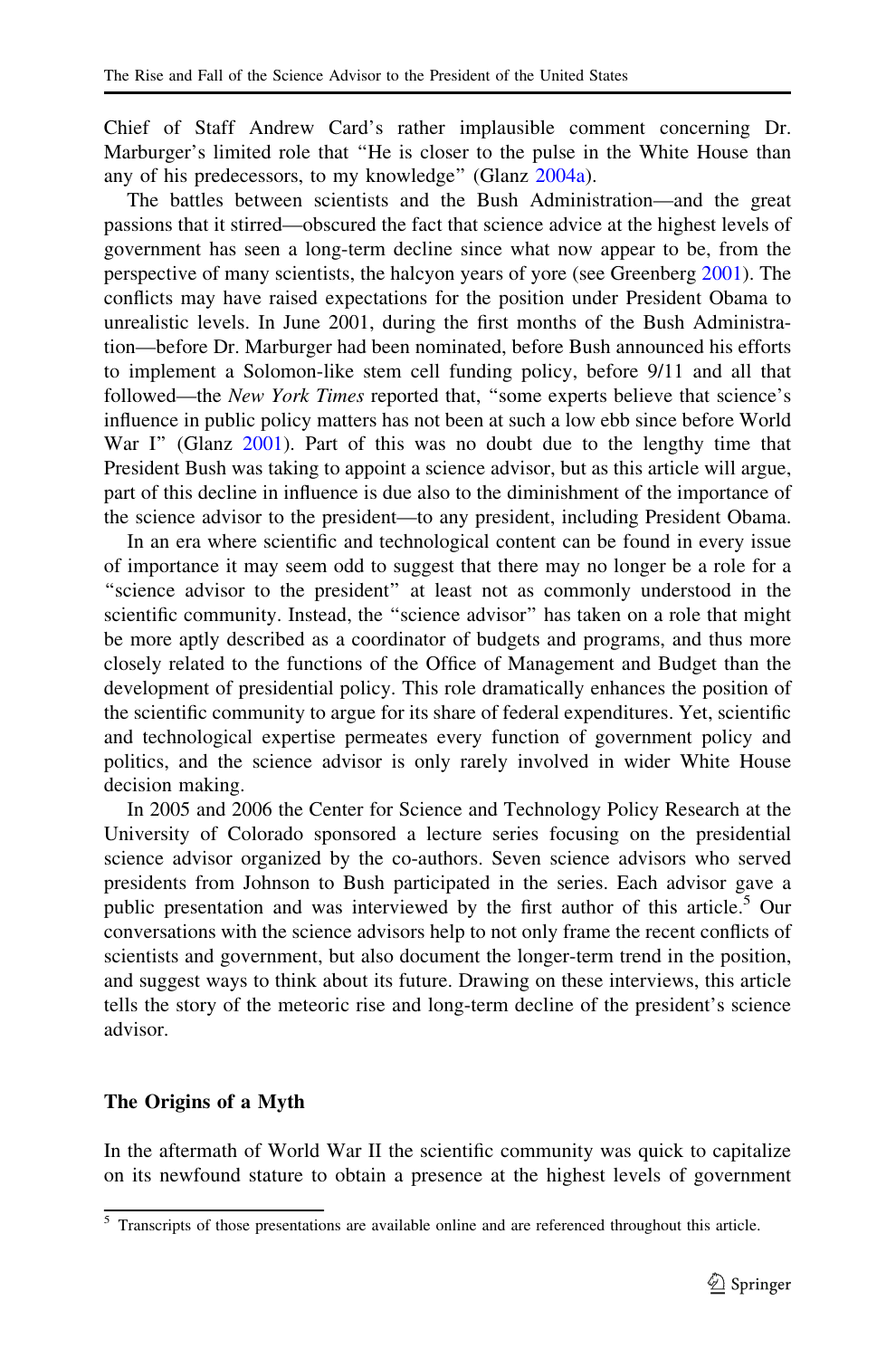(see, e.g. Hart [1998;](#page-21-0) Kleinman [1995\)](#page-21-0). Most well chronicled of this period were the efforts that led to the establishment of the National Science Foundation (see, e.g., Kevles [1977](#page-21-0); Kleinman [1994](#page-21-0); Sherwood [1968\)](#page-22-0). But at the same time scientists were actively seeking to establish a permanent beachhead at the highest levels of power in the White House.

Prior to 1957 there were several efforts to coordinate high-level scientific advice to government, most notably the establishment of a science advisory structure by President Truman during the Korean War (Bronk [1974](#page-20-0)). In 1950 William T. Golden, a well-connected investment banker, was invited by the Bureau of the Budget in the Executive Branch to serve as a special consultant with a focus on ''special problems of scientific research in the Department of Defense and organization of the Government for the promotion of scientific activities generally during the emergency period" (Lawton  $1950$ ).<sup>6</sup> After some debate President Truman approved the Science Advisory Committee of the Office of Defense Mobilization (SAC-ODM), initially chaired by Oliver Buckley, and subsequently by Lee DuBridge (Bronk [1974](#page-20-0)). Some on SAC-ODM viewed the effort as a ''good-for-nothing committee" due to presidential neglect (Damms [2000\)](#page-20-0). Dupree [\(1963](#page-20-0)) characterized science advice in the early 1950s as ''useful but obscure.'' As late as 1957 when President Eisenhower was asked whether he had considered appointing a science advisor, he replied that he ''hadn't given thought to any proposal to establish a scientist in a policy position in the White House or Cabinet."<sup>7</sup>

In light of presidential ambivalence toward creating a more visible and influential position of science advisor to the president, top scientists in government recognized that they would have to wait for a window of opportunity.<sup>8</sup> In 1950 Golden described a conversation with Lee DuBridge and James Killian where they agreed that there would

be no value in setting up now, or really even in planning an OSRD [Office of Scientific Research and Development] type mobilization for science organization. Their attitude is that when the crisis comes, the organization will spring up virtually automatically around the science leaders who will come to the fore spontaneously. (Golden [1950a](#page-21-0))

The crisis came seven years later. On 4 October, 1957 the Soviet Union successfully launched the Sputnik satellite and everything changed. According to Grossberg [\(1974](#page-21-0), p. 32), President Eisenhower ''saw more scientists in the two weeks following Sputnik than he had seen in the year before.'' President Eisenhower turned to the SAC-ODM for advice on how to respond to the perception (and reality) that the United States had been caught somewhat flatfooted by the launch of

<sup>6</sup> Notably absent from the scholarly literature that discusses the history of the president's science advisor is mention of the ''Stewart Committee'' of the late 1940s which recommended a science advisor to the president (for a cursory mention see Blanpied [1995](#page-20-0)).

 $^7$  As quoted in Grossberg ([1974](#page-21-0), p. 29).

<sup>&</sup>lt;sup>8</sup> Another factor undoubtedly influencing the president's receptivity to a proposal to establish a science advisor was President Truman's decision to develop an H-bomb contrary to the advice of leading scientists, and subsequent efforts by the Eisenhower Administration to remove J. Robert Oppenheimer from his advisory roles (Damms [2000](#page-20-0); Greenberg [2001](#page-21-0)).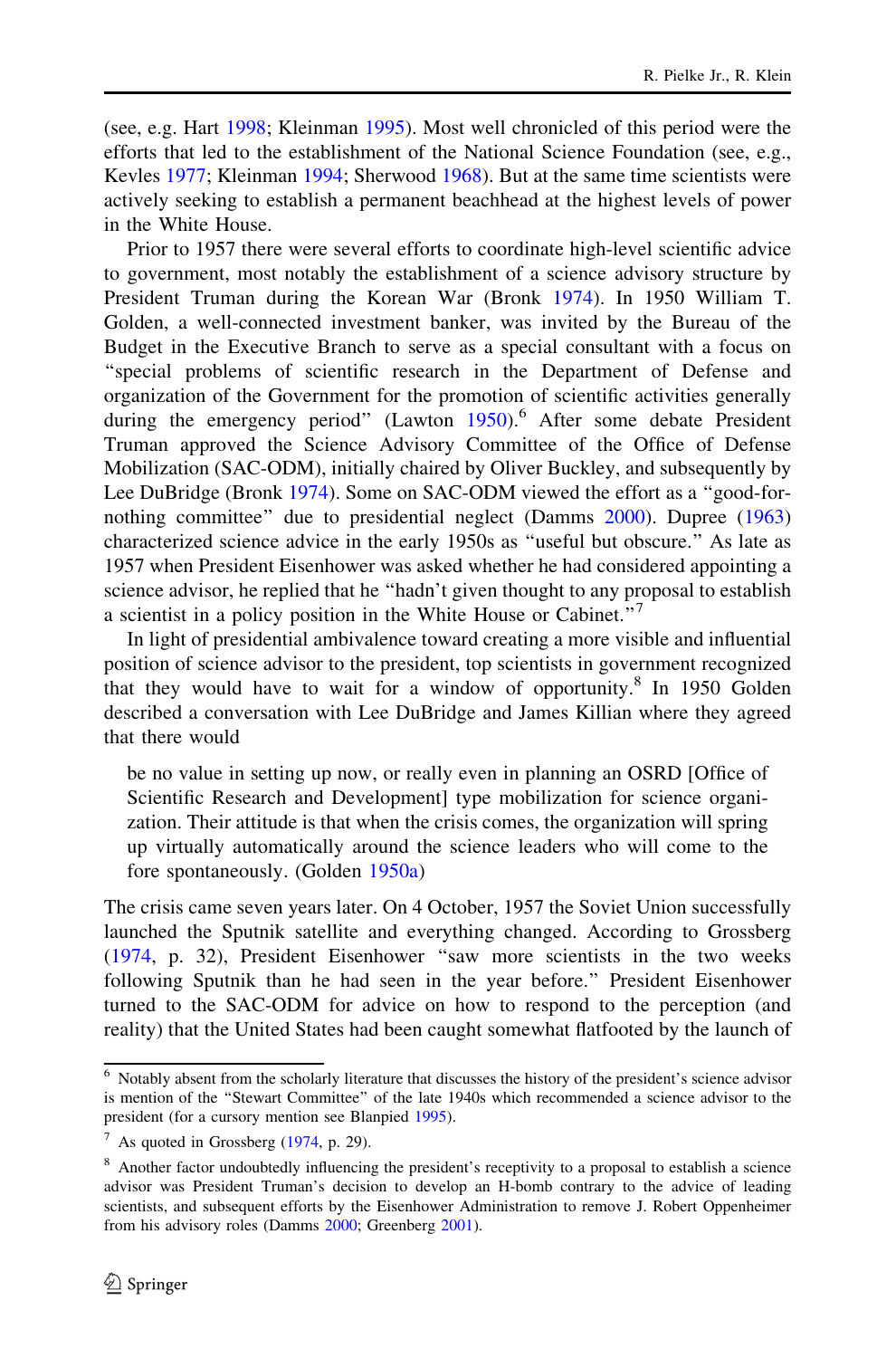the Soviet satellite (Greene [2007](#page-21-0)). For the scientists seeking access and power, Sputnik provided the keys to the castle. The SAC-ODM, by that time chaired by Isidor I. Rabi, recommended to the President that he install a science advisor in the White House, at once satisfying the scientists' quest for a place in the White House and meeting the President's political need to demonstrate to the American public action in response to Sputnik (Killian [1982;](#page-21-0) Wiesner [1963](#page-22-0)). President Eisenhower accepted the recommendation.

The President's experience working with a subcommittee of the SAC-ODM (the Technology Capabilities Panel) established in the mid-1950s no doubt bolstered his views of the value of technical advice and familiarized him with leading scientists advising government (Damms [2000\)](#page-20-0). Scientists who participated in the subcommittee's activities did so, in part, to forge better ties between their community and the Eisenhower Administration. They saw their effort pay off when following Sputnik the president elevated the SAC-ODM to its new status as the President's Science Advisory Committee (PSAC), and James Killian, the former chairman of the earlier Technology Capabilities Panel of the SAC-ODM, to the position of Science Advisor to the President.

Perhaps somewhat ironically, Killian was not a scientist at all. His academic training was in management and administration, and his experience included serving as the president of the Massachusetts Institute of Technology and on a number of government advisory committees.<sup>9</sup> Indicative of how much has changed in the half-century since Killian's appointment, when President George W. Bush appointed Richard Russell—whose qualifications include a Bachelor's degree in biology, and who served as chief of staff to OSTP and as staff director for the Subcommittee on Technology of the House Science Committee—to an associate director position in OSTP under John Marburger, the Union of Concerned Scientists characterized the appointment as a "misuse of science" (UCS  $2004a$ ).<sup>10</sup>

In a move that is implausible today but which surely has reinforced visions of a mythical golden age of scientific advice, President Eisenhower assured Dr. Killian ''that he would enjoy wide latitude in action and guaranteed access to information in every corner of government" (Grossberg [1974,](#page-21-0) p. 40). The President invoked a technocratic approach to decision making when he publicly announced Dr. Killian's appointment to the position of Special Assistant to the President for Science and Technology: ''Dr. Killian will see to it that those projects which experts judge have the highest potential shall advance with the utmost speed'' (Eisenhower [1957](#page-20-0)). The combination of latitude, access, and power must be the image in mind when scientists look to return to that mythical golden age of science advice. As one observer describes it, ''never before or since have scientists had a firmer influence on the reins of power that direct national policies'' (Rigden [2007](#page-22-0)). On the other

<sup>&</sup>lt;sup>9</sup> That the first science advisor was not a scientist does not appear to be widely appreciated, and it is not widely advertised in the science community that Killian did not earn a doctorate. Killian had been awarded an honorary doctorate from Middlebury College in 1945, see Anonymous ([1945\)](#page-20-0). Killian was later awarded honorary degrees from Union College, Drexel Institute of Technology, and the College of William and Mary, see Anonymous ([1957\)](#page-20-0).

<sup>&</sup>lt;sup>10</sup> Richard Russell's biography can be found here: [http://www.ostp.gov/cs/about\\_ostp/richard\\_m\\_russell](http://www.ostp.gov/cs/about_ostp/richard_m_russell).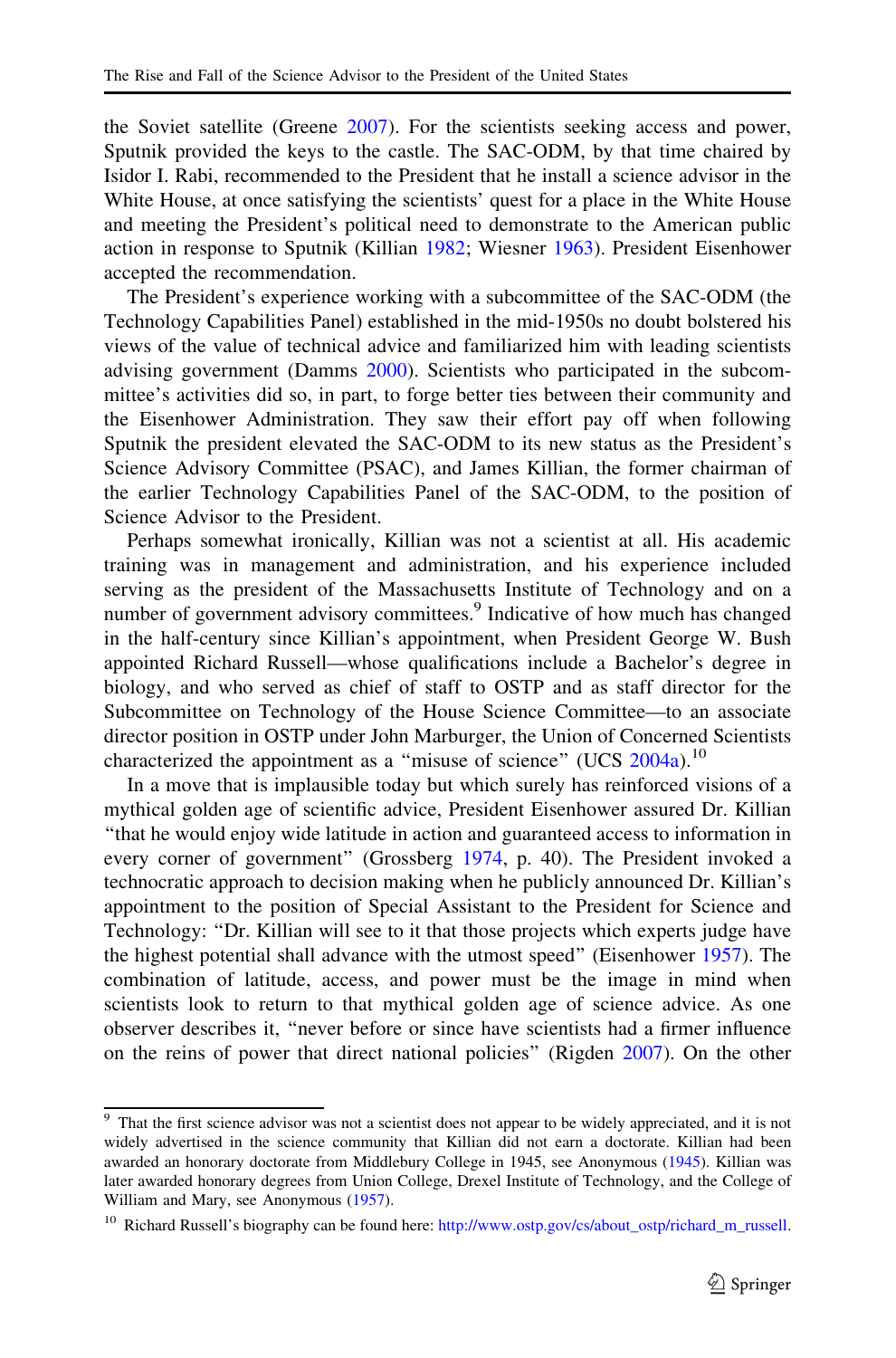hand, a foreshadowing of the science advisor's decline can be found in President Eisenhower's remark upon departing from office that ''in holding scientific research and discovery in respect, as we should, we must also be alert to the equal and opposite danger that public policy could itself become the captive of a scientifictechnological elite'' (Greenberg [2001](#page-21-0)).

The establishment of the science advisor's role under Eisenhower had a lasting influence on the scientific community. For instance, in the aftermath of 9/11 one long-time observer of science in government expressed hopes that the tragedy would re-establish science at the top levels of government decision making, saying, ''Our model is before World War II and after'' (Broad [2001](#page-20-0)). Despite the ''monumental presidential responsibilities'' given to James Killian as first science advisor, contemporaries might have anticipated the fickleness of government's love affair with science when Dr. Killian's swearing in ceremony on November 15, 1957 was ''unusually brief'' because President Eisenhower was eager to leave for a golf vacation in Augusta, Georgia (Finney [1957](#page-20-0); Grossberg [1974,](#page-21-0) p. 44).

# Science Advice and the Professionalization of Expertise

The seven science advisors that we visited with related stories and vignettes reflecting a long-term trend that may have begun with latitude, access, and power more than five decades ago but which in more recent times is better characterized by constraint, insulation, and enervation. For example, Ed David's perception of how the role of science advisor has changed since he served under President Nixon (1970–1973) follows:

The old style science advisor, the distinguished person whom the president looked upon as his house intellectual, to be listened to on the complex and new issues, at that time, of course, of nuclear arms, nuclear defense, advanced technologies, infectious diseases, and so on, is not likely to recur soon.<sup>11</sup>

Jerome Wiesner, who succeeded Killian as science advisor under John F. Kennedy, described the ''old style'' portfolio of responsibilities (Wiesner [1963\)](#page-22-0):

Dr. Killian, as the first Presidential advisor on scientific matters, rapidly became involved in matters of the greatest national importance involving education, defense, disarmament, space, and international cooperation. In fact, I don't think it is stretching a point to say that the impartial assistance provided by Dr. Killian and the Science Advisory Committee made it possible for the President to arrive at many policy decisions which would have been impossible otherwise.

The role of every science advisor since Killian who served the president has been far less influential than that described by Wiesner, and much more consistent with that described by David.

<sup>&</sup>lt;sup>11</sup> Transcript at [http://sciencepolicy.colorado.edu/scienceadvisors/david\\_transcript.html.](http://sciencepolicy.colorado.edu/scienceadvisors/david_transcript.html)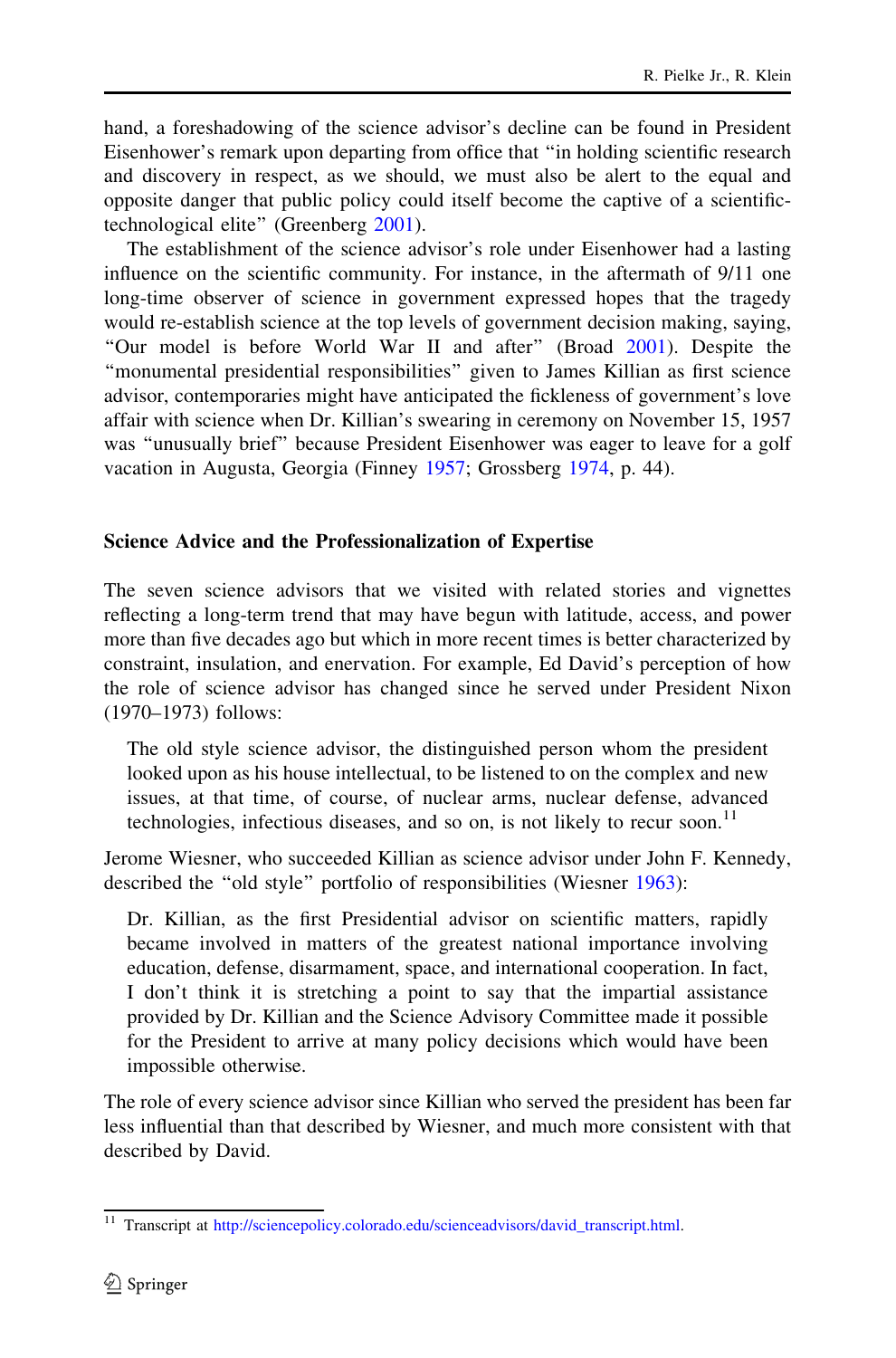One reason for the diminished role of the science advisor is that expert advice to government has grown immensely, making Renaissance-like men or women unnecessary. In 1950 a total of approximately 350 scientists advised the federal government (Mullins [1981](#page-21-0)). By 2003 approximately 8,000 scientists served on about 400 federal advisory committees  $(GAO 2004).<sup>12</sup>$  $(GAO 2004).<sup>12</sup>$  $(GAO 2004).<sup>12</sup>$  One consequence of the professionalization of expert advice that mirrored the growth of the scientific establishment in the 1960s and 1970s was the evolution of science advice at the highest levels of government from the personal to the instructional. Mullins [\(1981](#page-21-0)) describes how rapidly this change occurred:

In 1950, many of the (approximately) 350 scientists who were serving on government advisory committees were either friends or ''friends of friends.'' Many had worked on the same projects during World War II. Relations between the relatively small scientific research community and the new agencies were relatively close. Even the ties between scientists and high officials were close and personal rather than official… By 1972, four administrations later, most of the original participants in the system had left the ranks of both advisors and persons being advised. In their place, and in the place of informal personal relations, were systems of rules and regulations. Government staff members holding jobs that required scientific advice knew that the advice would be given routinely, and that it was now attached to the office, not to specific occupants of the job.

The institutionalization of science diminished the importance of scientific advice at the very highest levels of political decision making even as its importance grew for policy implementation across government as a whole: ''The process of institutionalization has been marked by the increasing isolation of the advisory system from influences other than the administrative'' (Mullins [1981\)](#page-21-0).

Historian Daniel Kevles attributes the diminishment of scientists' influence to the complexity of modern policy issues: ''The issues nowadays are unbelievably pluralistic. There is hardly an issue you can think of that doesn't turn to some extent on technical knowledge'' (Glanz [2001](#page-20-0)). In 2007 a physicist writing in Physics Today looked back to the Eisenhower and Kennedy days and, not surprisingly, found wanting every science advisor since:

After Kennedy, however, the prominence of science advice in matters of national policy began to deteriorate. When individuals from the social sciences, the biomedical sciences, and industry became members, PSAC itself lost the coherence it once enjoyed… The breaking point came during the administration of Richard Nixon… Through the presidencies of Jimmy Carter, Ronald Reagan, George H. W. Bush, Bill Clinton, and George W. Bush, the

<sup>&</sup>lt;sup>12</sup> Contemporaneously, William T. Golden wrote, "As to how many top echelon or key scientists there are, around whom any mobilization would devolve, [Lee] DuBridge said that there is a continuous spectrum and it would be difficult to decide where to draw the line. However, it appears that the number is probably somewhere between 20 and 200'' (Golden [1950b\)](#page-21-0). GAO [\(2004\)](#page-20-0) documents that the explosion of advice to the federal government has not been restricted to the scientific or technical, reporting that in 2003 there were 948 advisory committees with 62,497 members.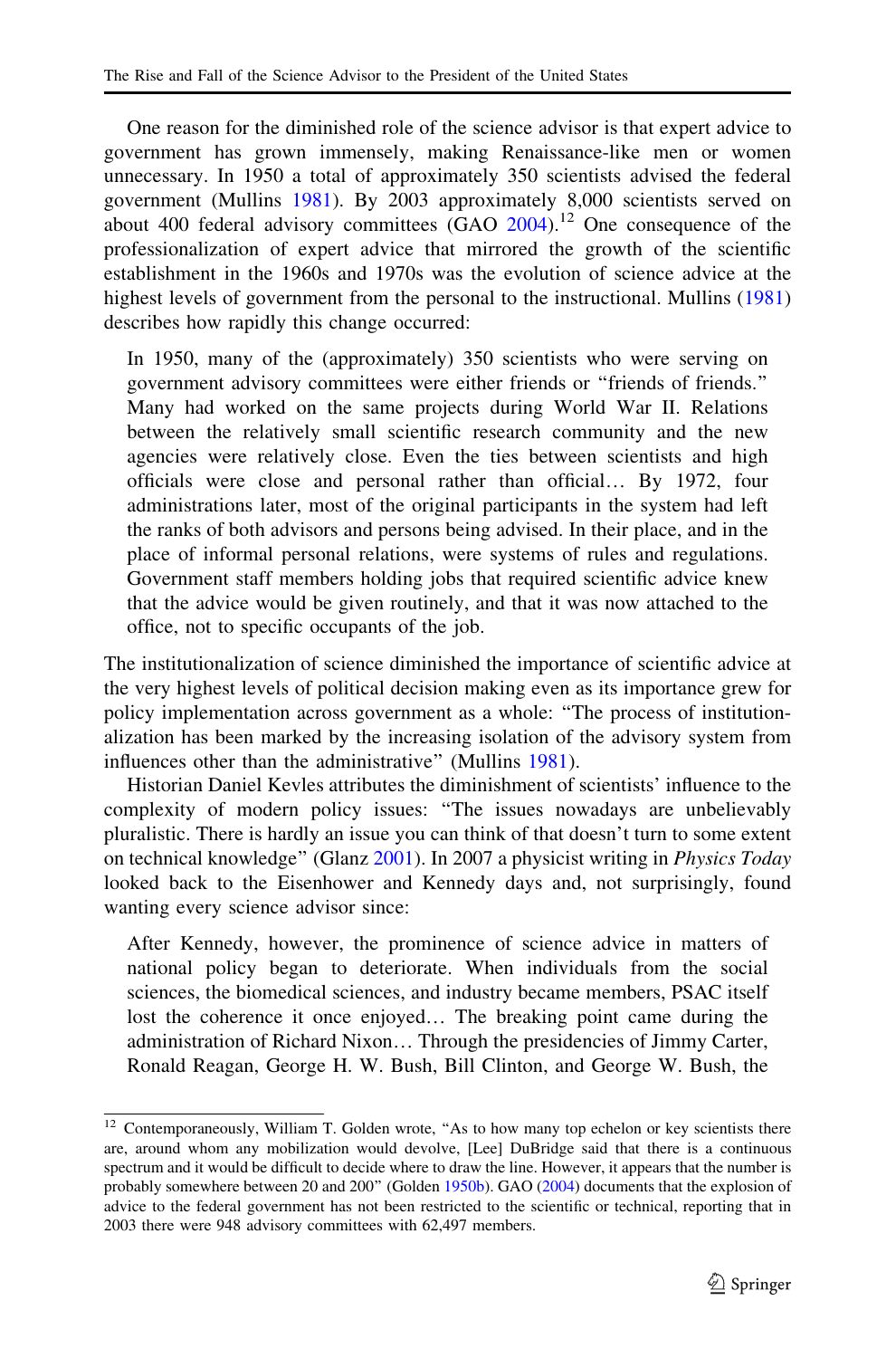position of science advisor, while it continues to exist, has been largely isolated, if not muted. (Rigden [2007](#page-22-0))

But holding science advisors to a standard set in the days soon after Sputnik may be setting unrealistic expectations for the role, reflecting a misunderstanding of the role of science advice in politics at the highest levels of government.

## Science Advice as Politics

Accusations that the George W. Bush Administration encouraged the politicization of science focused a great deal of attention on science advice to the president. As one critic put it, the Bush Administration engaged in a ''war on science'' (Mooney [2005\)](#page-21-0). Despite their different evaluations of the Bush Administration's approach to science-related policies, however, the seven science advisors who participated in the lecture series agreed that politics and science have always been intermixed in complex ways.

Consider, for example, the following situation. The president has in his administration a range of scientific experts on the most important policy issues of the day. However, the president is denied access to that advice by the manipulative actions of one of his primary advisors, nicknamed ''the Admiral.'' The Admiral has the president's ear on matters of science but he himself has never had any formal scientific training. He justifies his advice to the president by his fervent belief that the United States is engaged in a fundamental religious, political, and economic conflict between good and evil.

When two leading government scientists seek to provide advice to the president that differs from the Admiral's, the Admiral asks the FBI to open investigations of these scientists. One of the scientists subsequently faces hearings on his loyalty to the United States and he never again works as a government scientist. The other scientist warns that this case indicated to scientists that scientific integrity and frankness in advising government on policy matters of a technical nature can lead to later reprisals against those whose earlier opinions have become unpopular.

One of the nation's leading scientists writes that the relationship between government and scientists has been ''gravely damaged'' because the government has given the impression that it would ''exclude anyone who does not conform to the judgment of those who in one way or another have acquired authority."<sup>13</sup> While this tale sounds like something that might have been reported as occurring under the administration of George W. Bush, in fact the year was 1954. The President was Dwight Eisenhower, and ''the Admiral'' was a man named Lewis Strauss. The scientists were the leading government science advisors from World War II, Robert Oppenheimer, Hans Bethe, and Vannevar Bush.

Another incident that occurred during the Eisenhower Administration further illustrates the long history of political conflicts involving science. The director of the National Bureau of Standards (NBS), Allen Astin, released results of a study

 $\frac{13}{13}$  This episode in the history of scientific advice, and the sources for the quotes above, are documented in Greene [\(2007](#page-21-0)).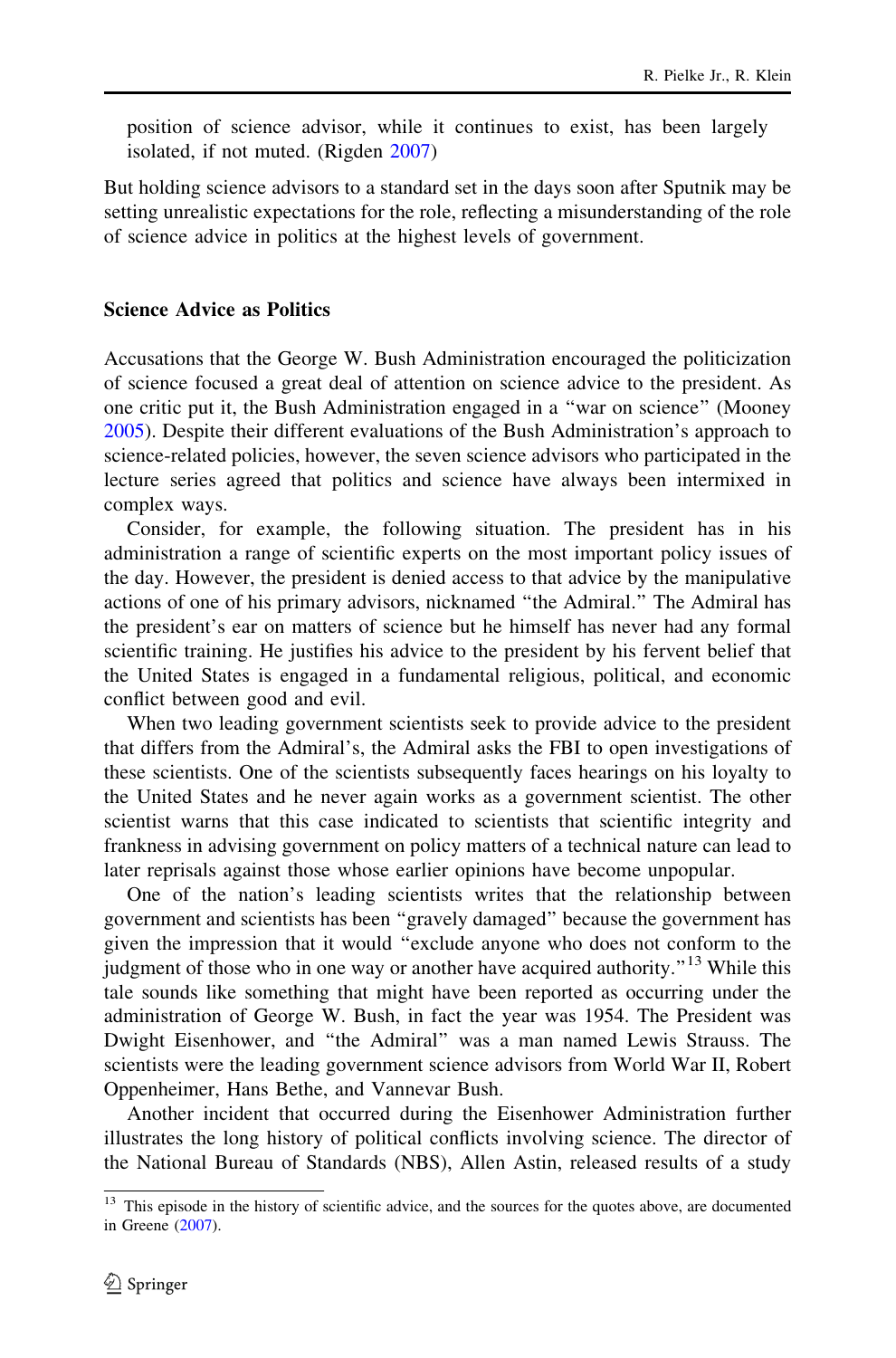showing that battery additives failed to perform as advertised. One company whose owner had close ties to members of Congress demanded that its product, AD-X2, be reevaluated. Under pressure from a few members of Congress, the Bureau reran the test and again found the product failed to perform as advertised. The Secretary of Commerce, however, felt that the marketplace rather than the government was the best place for product claims to be evaluated, and subsequently fired Astin from his position. Congress held hearings under much public pressure as the issue gained visibility, and Secretary Weeks reinstated Astin to the directorship of NBS (Neumann and Keaton [1953–](#page-21-0)1954). Events such as this led one observer in 1955 to describe the ''present strains between science and government'' (Lamson [1955\)](#page-21-0). These strains included the battery acid case, as well as scientists denied visas for international travel and restrictive communications policies.

Such vignettes call into question the characterization of science advice during the Eisenhower era as a ''golden age.'' To observe that the politicization of science has been a feature of politics for many decades, of course, does not excuse poor decisions by any administration. But it does serve to emphasize that, although science has come to occupy a more significant role in policy making over the last half-century, the ubiquity of politics has remained largely unchanged. As one political scientist observed in 1965, ''the fact that the content of so many political decisions has become heavily scientific has not yet produced a transformation (or adaptation) of governmental decision-making processes to the scientific model for resolving conflicts of opinion, interest, or power'' (Leiserson [1965](#page-21-0)).

We asked Donald Hornig, science advisor to Lyndon Johnson, to describe an instance when he was asked by the president to ''arbitrate on some scientific question or to provide some scientific advice on an issue that he was handling,'' Dr. Hornig replied that he knew "of no example of being called to arbitrate a scientific question.'' Hornig explained that while science is pervasive in government, ''I don't think science is sort of a thing in the government. Science is kind of like economics, where we have a Council of Economic Advisors and such. [It is] a critical part of all sorts of things the government does".<sup>14</sup> Hornig's response echoes similar comments made by Isidor Rabi reflecting on his experiences as an advisor to Presidents Truman and Kennedy. Science advice, he said,

does not mean, as far as the President is concerned, technical advice in the sense of detailed explanations of the operation of the laws of the universe or detailed descriptions of various devices. The advice one gives to the President must be broadly conceived and it must speak to the President in the sense of a translation into political terms of basic scientific, technical developments in all fields in which his decisions will be important, both for the national security and the national welfare. (quoted in Raloff [1981](#page-22-0))

Ed David, science advisor to President Richard M. Nixon, explained to us the infamous incident when President Nixon demanded that David cut all federal funding to the Massachusetts Institute of Technology (MIT) because Nixon was unhappy with some of the political positions of its president:

<sup>14</sup> Transcript at [http://sciencepolicy.colorado.edu/scienceadvisors/hornig\\_transcript.html.](http://sciencepolicy.colorado.edu/scienceadvisors/hornig_transcript.html)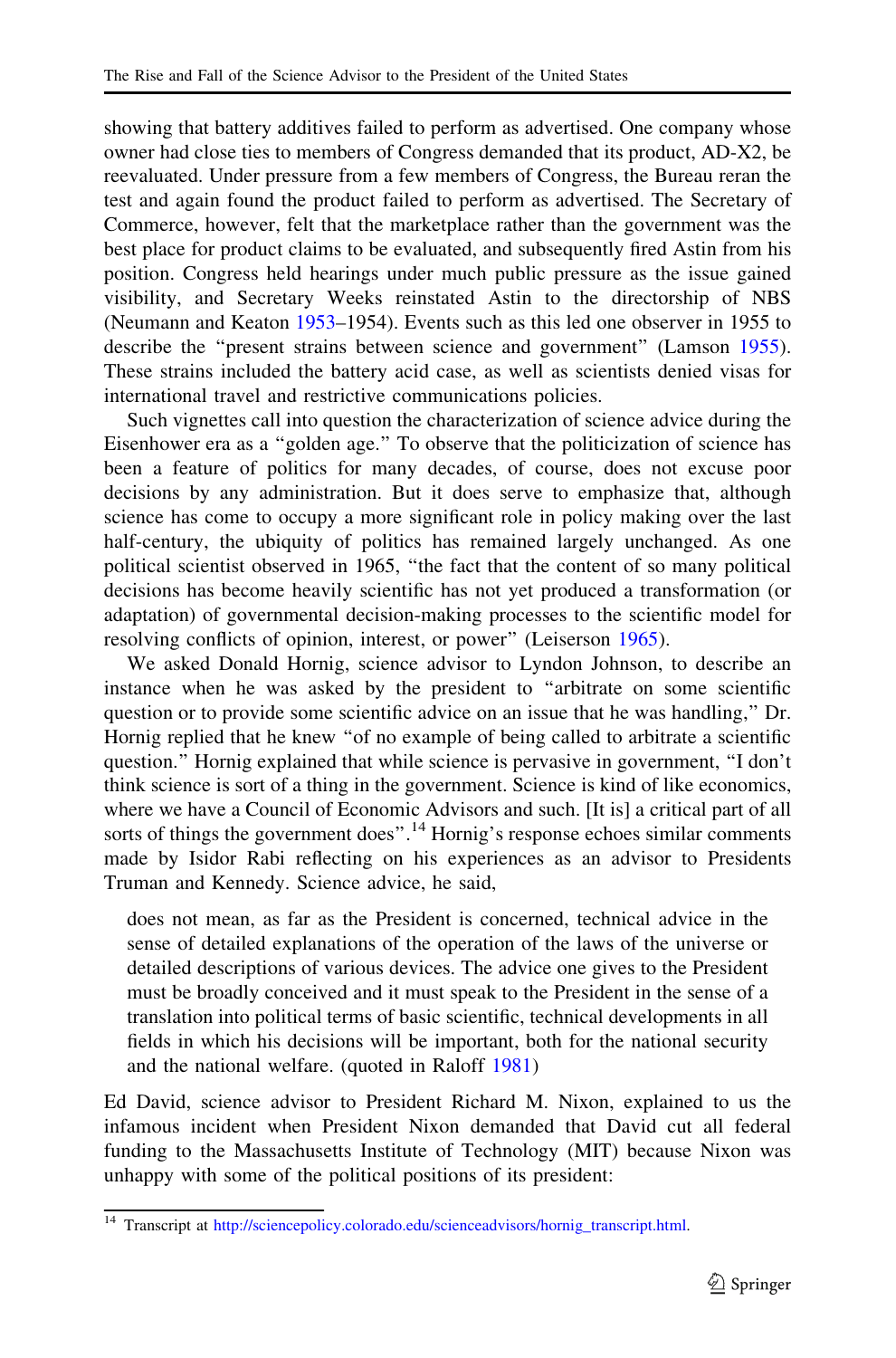Well, the president of MIT at that time was Jerry Wiesner. Jerry Wiesner was my thesis advisor and I was his first doctoral student. You can imagine we had a very close relationship, and I got a call from the White House and went over there, and John Ehrlichman was there and other people were there, and at the end of the discussion, the president said, ''Ed, I want you to go back and cut off all the funds from MIT.''

I just sort of sat there dumbfounded, because you know enough about the government that that's completely impossible, even if you wanted to do it. And, so I went back in my office, sat down in the office puzzled about this for a while and didn't do anything. And then suddenly my phone rang, and it was John Ehrlichman. I said, ''John, what did you think of the president today and what he had to say about MIT?" He said, "Ed, my advice is don't do anything and it will all go away." And I didn't do anything and it all went away.<sup>15</sup>

While President Nixon's termination of PSAC is part of the lore of presidential science advice, another story related by David appears to have been overlooked. David described how the scheduling of the Apollo missions was affected by political considerations related to the 1972 presidential election. In short, President Nixon was worried that an accident might hurt his re-election prospects.

Another interesting situation I found myself involved with was the Apollo program. When I arrived on the White House scene, two Apollo missions had already been cancelled. They were Apollo 18 and 19. There were originally plans, as I remember, for 20 and 21, but 21 never really got off the drawing board. The possible cancellation of Apollo 16 and 17 was in the wind, it was talked around, even though those two missions were slated to provide important scientific information about the moon, and they were basically the payoff of all of the efforts that went into the Apollo program. Most of the manhours on the moon came during those two missions. In fact, most of the scientific measuring equipment the astronauts placed on the moon at that time are still there and many of them are still operational. So there's an awful lot of data coming in… I wrote a memo to the president saying, in effect, that the nation had bought everything for these trips except the fuel, and that we ought to go ahead in light of the potential knowledge to be gained. That memo had some effect, and Apollo 16 and 17 proceeded, and Apollo 17 put the first scientist on the moon.

The interesting aspect of all this was the reason for considering canceling 16 and 17 in the first place. That reason was essentially political. It focused on the timing of those two launches vis-à-vis the 1972 presidential election. Apollo 17 was slated to launch about a month before the election day, early in November, 1972. The big worry by the political forces in the White House was that if there was an accident of Apollo 17, it would bear heavily on the election outcome negatively. I suggested that Apollo be postponed, however, until December after the election, a month after it, and that Apollo 16 was too

<sup>15</sup> Transcript at [http://sciencepolicy.colorado.edu/scienceadvisors/david\\_transcript.html.](http://sciencepolicy.colorado.edu/scienceadvisors/david_transcript.html)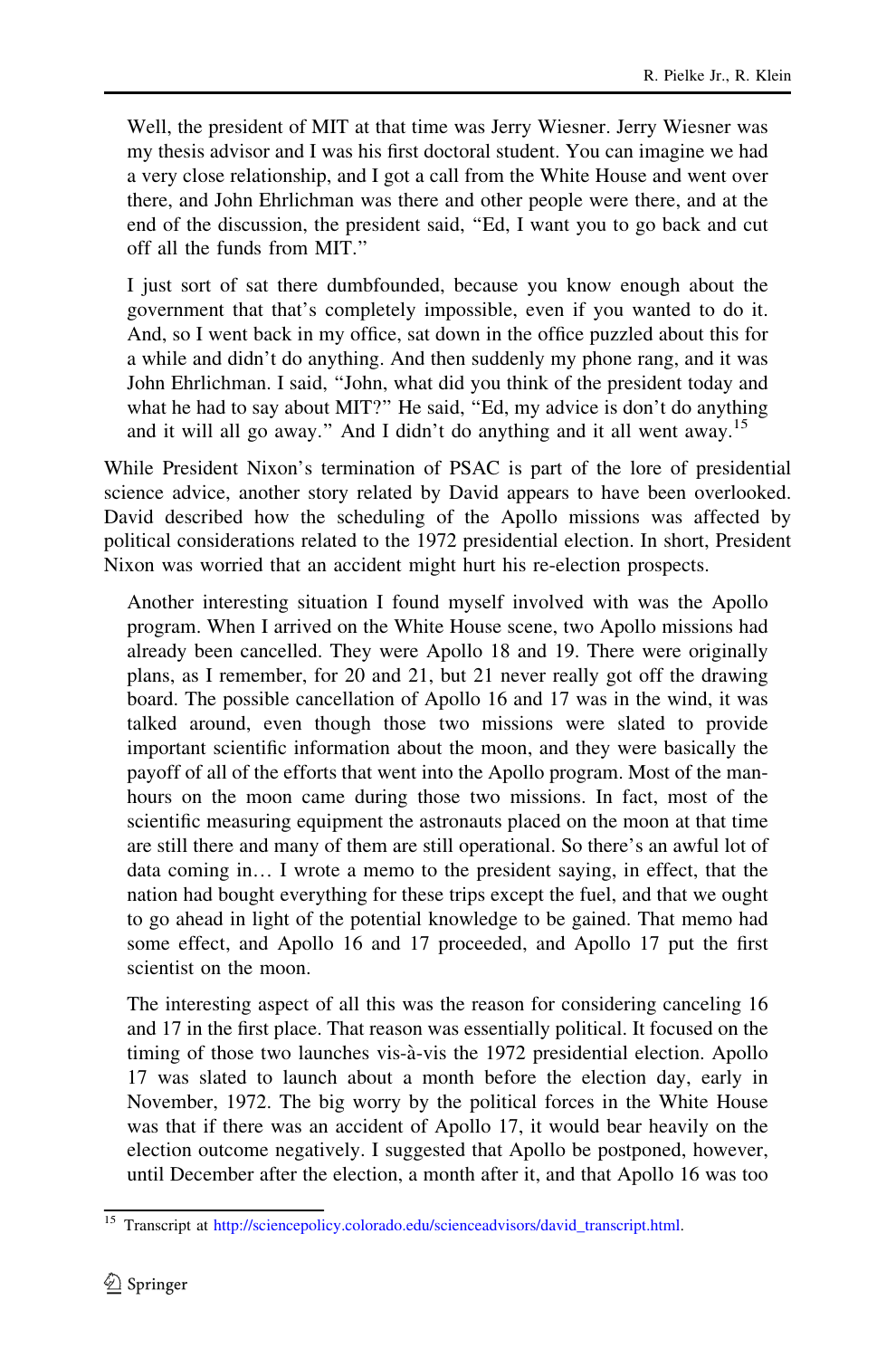early to have much influence on the outcome, we did win that day for the final two moon missions. This shows you how science hangs by a string in such situations. It illustrates that political thinking is very different from scientific thinking. Anyone coming to the science advisory post without considerable experience in politics is in for some rude shocks.<sup>16</sup>

When asked about how the politicization of science under the administration of George W. Bush compares with other administrations, Ed David suggested that the intermixing of politics and science is endemic and that such comparisons are not particularly useful:

I'd like to know what the metric is for [politicization], because I don't think there is a metric. You have opinions, and that's okay, everybody's got an opinion. But the idea that you can prove by any write-up that the Bush administration is worse than the administration I worked in or the administration that his father was in, is sort of ridiculous on the face of it. You can't make the case. I mean, you can cite instances, but the instances will go away. My advice is John Ehrlichman's advice: Don't do anything, and it will go away. And it will. $17$ 

David later explained that, "I'm not a strong supporter of what the [Bush] administration has done in science. I'm really not. But, on the other hand, I have to tell you, I don't think that what they're doing or what they have done is going to harm the scientific community."<sup>18</sup>

Frank Press, science advisor to Jimmy Carter, explained how during his tenure technical advice on alternative energy proposals was ignored for political reasons:

During President Carter's term in office, his political staff proposed that he should commit to a national goal that by the year 2000, the United States would draw 20% of its energy from renewable energy sources, that is, other than hydrocarbons and nuclear. They argued for this action on many grounds, among them that this would improve the President's political standing. These individuals implored [Dr. Press] to join them in their initiative out of concern that the President might not accept their proposal if the Science Advisor did not agree with them. The Science Advisor and his staff decided not to support their proposal, because though laudable, in their opinion it was not an achievable goal. However, despite this technical advice, the President decided to accept the proposal of the political staff. To set a national example, solar panels were installed on the roof of the colonnade between the President's House and the West Wing to provide hot water for the White House Mess. On this and several other occasions President Carter told us that he agreed with our technical evaluation but would follow another course for political reasons—a reasonable action, it seems to us, for a person in his position. (Press and Smith [2009,](#page-21-0) in press)

 $16$  Ibid.

 $17$  Ibid.

 $18$  Ibid.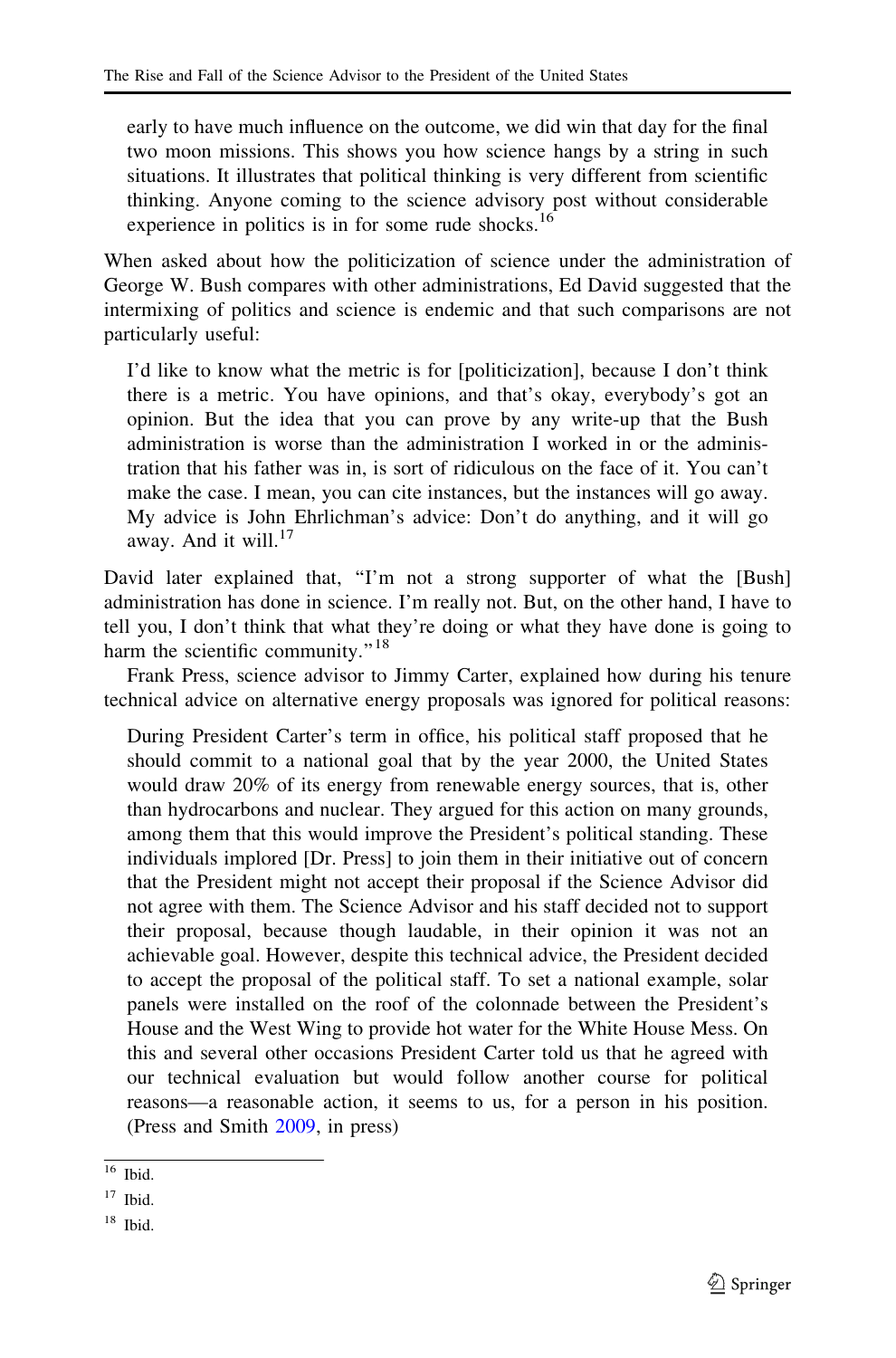When asked about the allegations that the Bush Administration misused science, George Keyworth, science advisor to Ronald Reagan, gave an emphatic reply: ''Let me say there are a lot of things the Bush Administration does that I don't like, but I think that's just unadulterated nonsense.''<sup>19</sup> Keyworth's views were likely shaped by the fact that he was, in his own words, ''a single-issue Science Advisor'' focused on issues of national defense and, in particular, the Strategic Defense Initiative (SDI). Perhaps for this reason Dr. Keyworth functioned in practice more as an advisor on military policy than science policy, as he describes his role for much of his time under President Reagan: ''I was not OSTP director, effectively. I relinquished—not formally—but I basically made that low priority and I gave it to everybody else to do, because I was asked to do only one task."<sup>20</sup> For Keyworth there was no ''science advice,'' simply policy advice on SDI in the context of the President's political agenda.

Regrettably, the late D. Allan Bromley did not participate in our series, having died just before he was to visit. In his book on his time in the White House under George H. W. Bush he relates numerous experiences where science and politics were intermixed (Bromley [1994](#page-20-0)). He saw a proposal that the President focus attention on global population undercut by other White House officials, and he described how efforts to discuss technology policies were fruitless in a free-market oriented atmosphere. Other topics involving science were controversial during the first Bush administration, including efforts to redefine ''wetlands'' in such a way as to open up large tracts of previously protected land for development, and the editing of congressional testimony by a NASA scientist (Pielke [2004](#page-21-0)). Dr. Bromley did not think highly of the UCS report critical of President George W. Bush: ''You know perfectly well that it is very clearly a politically motivated statement. The statements that are there are broad sweeping generalizations for which there is very little detailed backup" (Glanz [2004b](#page-20-0)).

Bromley, like other modern science advisors, was kept outside the circle of close presidential advisors. He suggests this was done intentionally due to concerns that he might be called to testify before Congress (then controlled by Democrats) as director of OSTP, whereas other special assistants were not required to testify. The dual nature of the science advisor position—special assistant to the president and Director of the Congressionally-established OSTP—resulted from efforts by Congress under President Ford to re-establish the office following its termination by President Nixon. The success in formalizing the position meant that the science advisor would be required to testify before Congress, unlike other assistants to the president, which had the effect of creating an incentive to keep the science advisor at some distance from the president's inner circle of advisors.

We also asked John Gibbons, science advisor to Bill Clinton, directly about the Bush Administration's science policies. He replied that the concerns were less a matter of the ''misuse of science'' and more a matter of good government:

<sup>&</sup>lt;sup>19</sup> Transcript at [http://sciencepolicy.colorado.edu/scienceadvisors/keyworth\\_transcript.html](http://sciencepolicy.colorado.edu/scienceadvisors/keyworth_transcript.html).

 $20$  Ibid.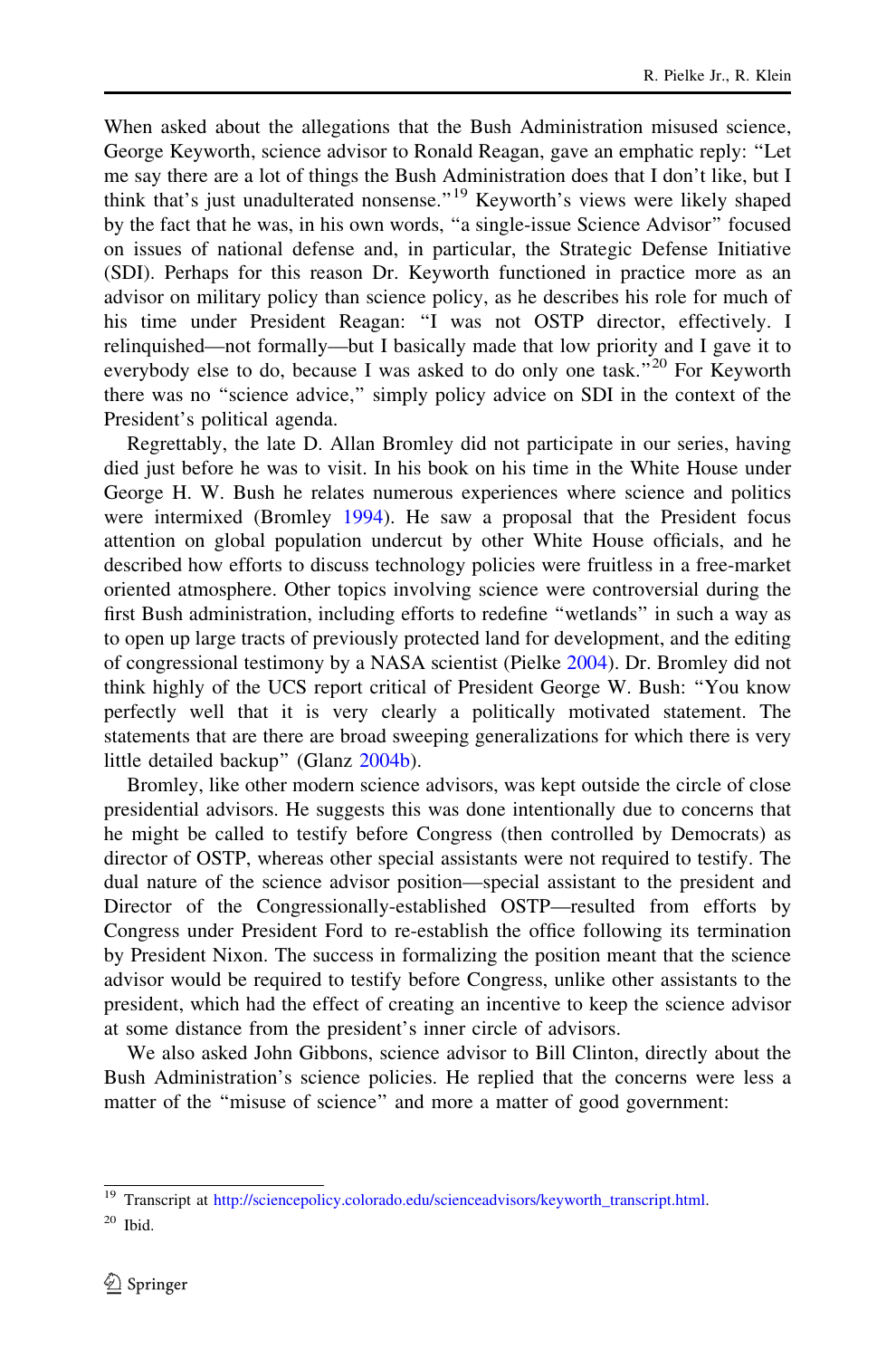[The criticisms of the Bush Administration are] a reflection of a very genuine concern. Not so much about the misuse of science, but the misrepresentation of science, of a very selective representation of scientific results. Of the extraordinarily creative and selective labeling of proposed projects. Like you all have heard of the Healthy Forests Act. And you know about the Clear Skies program. These are wonderful terms, and cleverly developed, but totally misrepresent what the state of science is on those very issues and what's in it. So it's much more of a PR game than it is a substantive change for the improvement of these issues. So that causes a great deal of angst. I must say it's not just science the angst, I think, is based on but a basic concern about openness of government, about the way that facts are, and opinions are represented in an almost totally politically oriented way. I have to blame a lot of this on [presidential advisor] Karl Rove, who's an absolute mastermind in political maneuvering…

But I think it is a matter of concern. Honesty in terms of representation, a fair representation of what the community has to say. And it was badly misrepresented in climate change, and it's still—they're still trying to work out of that one. But they fudge around on things such as stem cells. They claim there are so many lines of stem cells, and everyone knew that was wrong. They had just taken all of the marginal stuff they could and thrown into it. And I think it genuinely causes angst on the part of our community, which they are sort of quoting indirectly. And we ought to be raising concern about it.<sup>21</sup>

Gibbons' focus on good government is repeated in his description of the role of the science advisor:

[T]here are three main activities for the science advisor. And first is to be the President's eyes and ears. And not to bother him when he doesn't need to know something, but be sure to notify him and acquaint him when things do need to be known. The second is to act on behalf of the President in terms of the budgets, interagency activities, public/private interactions, international negotiations, and the implementation of his initiatives. And that's a very large measure for a very small office… And the third bullet is the thing that we devised early on in the Clinton Administration. Namely, to try to identify the presidential initiatives that reflect on national, major overarching national goals. And science is not an overarching national goal for the President. It's only as it serves to help achieve these larger goals that science takes its place in the crown of important activities for the president.<sup>22</sup>

Neal Lane, science advisor to Bill Clinton following Gibbons, explained his participation in signing the UCS statement critical of the Bush Administration:

The reason we signed the statement is because the administration, for whatever reason, had false information on the website of the National Cancer

<sup>21</sup> Transcript at [http://sciencepolicy.colorado.edu/scienceadvisors/gibbons\\_transcript.html](http://sciencepolicy.colorado.edu/scienceadvisors/gibbons_transcript.html).

 $22$  Ibid.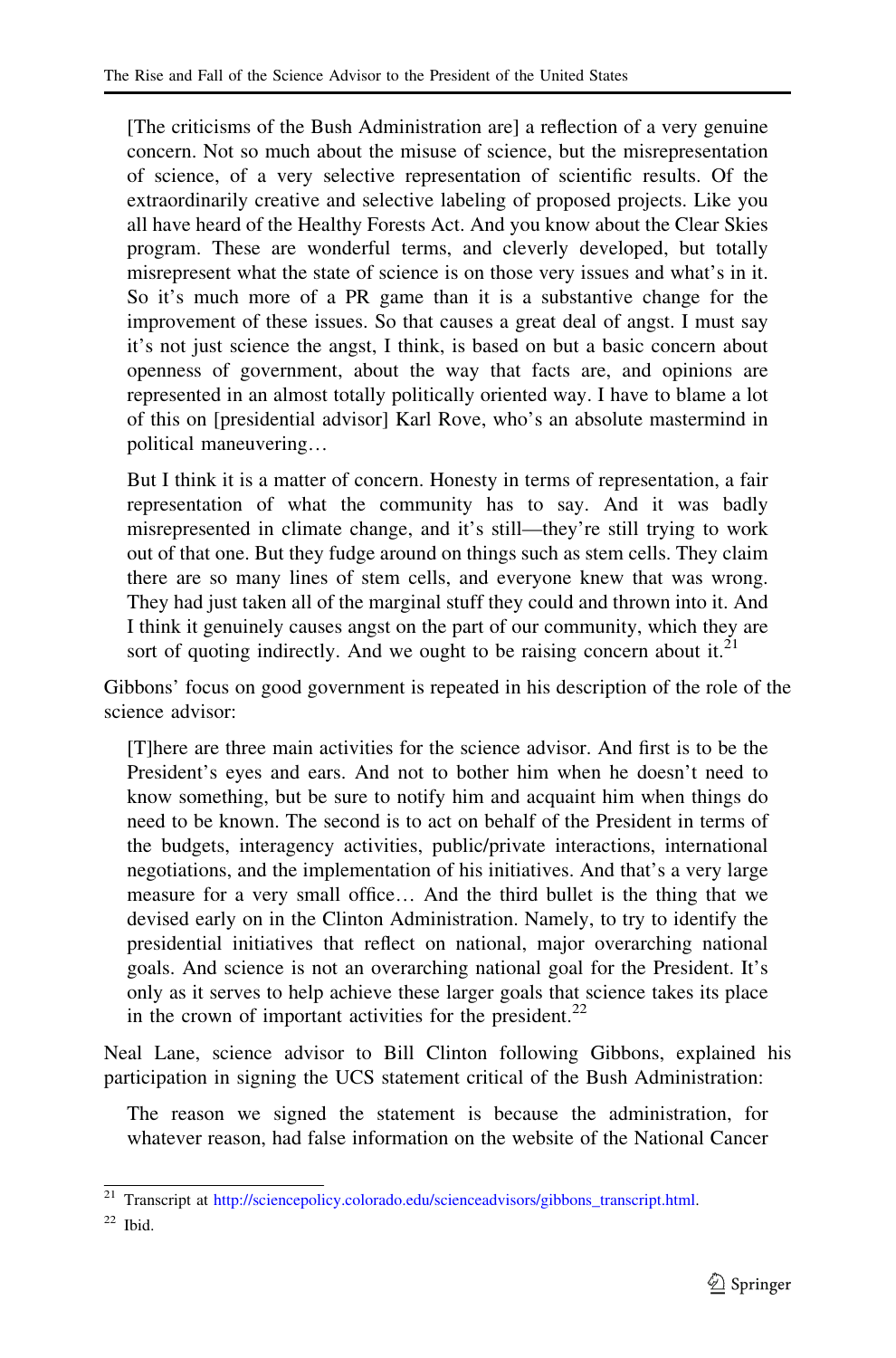Institute about the alleged relationship between breast cancer and abortion because they were pushed by conservative groups to do that, so they did it. They put false information out—or took correct information, valuable health information, off of one of the health websites on the effectiveness of condoms and preventing disease, and replaced it with abstinence only information that was highly misleading. They doctored it, I would say, in a way that went well beyond any kind of editing we would have suggested in government reports.

The State Department reported first, and then the Environmental Protection Agency reported climate change, essentially changing those words so that it was totally misleading what the science was all about. They muzzled a scientist in the Department of Agriculture and wouldn't let him publish his work because they found a connection between pesticides, I guess, and the potential for antibiotic resistance to human beings living in the area or something like that. So the health effects of agricultural practices that some agricultural company didn't like. So it was just becoming very clear that there were some lobbies whose voices were being heard and things were being done that we considered abuse of science.

It's not that policy decisions were made that we disagreed with, where many considerations applied. We didn't complain about stem cell decisions because nobody was misrepresenting the science. The President made a decision, some of us liked it, maybe some of us didn't like it, but that's not the same as the government misrepresenting or falsifying what the scientific record really is. That's what we were complaining about.

So why did I say reach out after all that? Well, you can't give up. I didn't expect that we'd all be welcomed into the offices of the people who were just slammed, and we never said—and never believed—I certainly don't, that the President directed all of these things to happen, or there was some conspiracy in which these high level officials all got together and said, ''Hey let's falsify science to please us.'' It just happened.

As Jack Marburger himself said, when he was defending the administration, ''Sometimes people do dumb things.'' Well, these were some of them, so we felt it was a very bad situation. $^{23}$ 

Lane also hinted at several decisions under the Clinton administration that he might have made differently:

And there was also an issue of needle exchange, and the science is pretty clear on needle exchange if you want to cut down on HIV, but the President didn't go for federal funding for needle exchange, so I know that was an issue that was often talked about. And so there are these issues where the President makes policy decisions...<sup>24</sup>

<sup>23</sup> Transcript at [http://sciencepolicy.colorado.edu/scienceadvisors/lane\\_transcript.html](http://sciencepolicy.colorado.edu/scienceadvisors/lane_transcript.html)

 $24$  Ibid.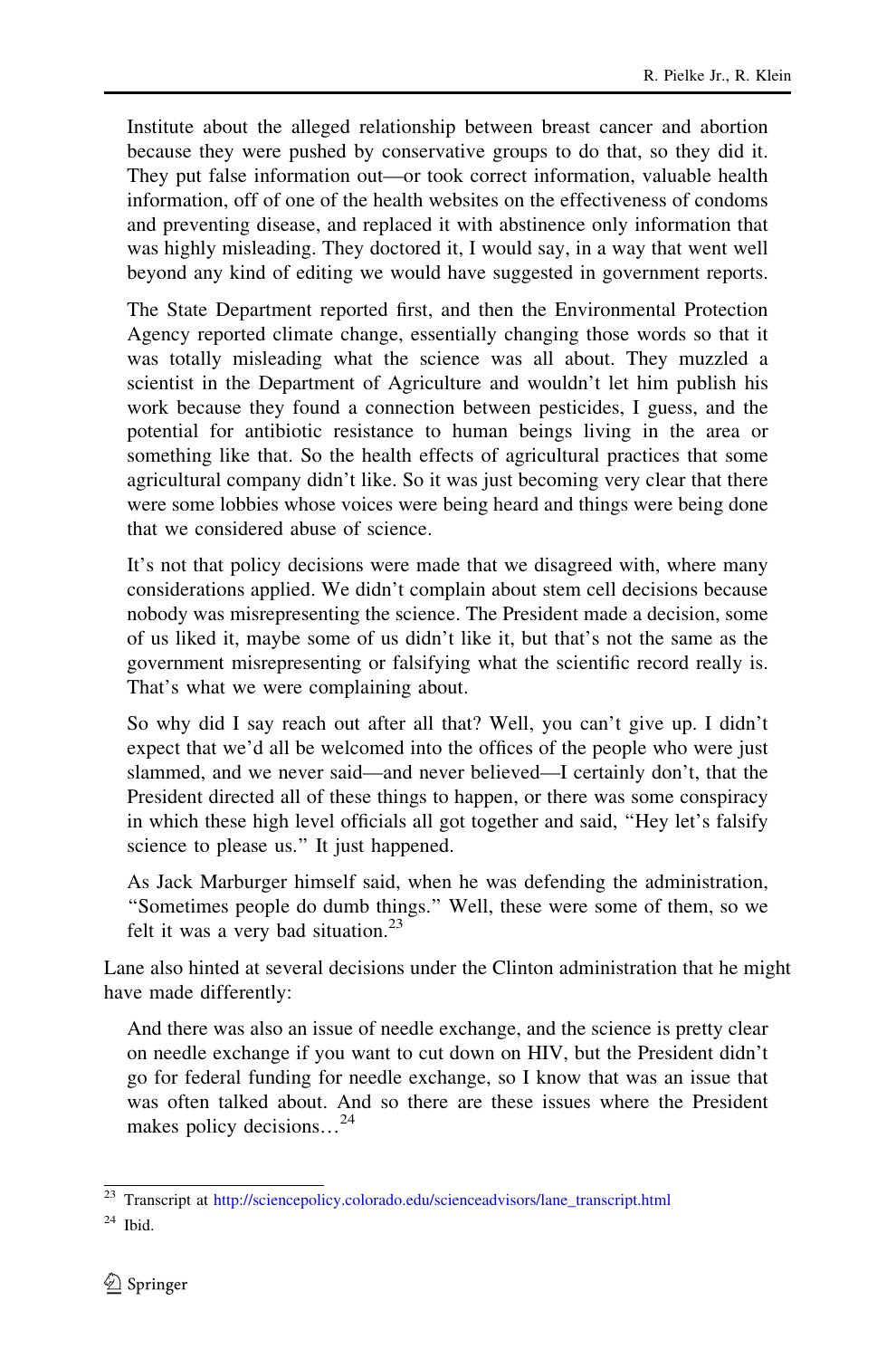Lane could not recall any complaints from the scientific community about the Clinton Administration's use of science in policy making. However, there are several notable issues during the Clinton Administration for which science was at the center of political conflict, including regulation of mercury in the environment, the health effects of second hand smoke, justifications for a missile attack on a factory in Sudan, and the firing of a Department of Energy official who disagreed with Al Gore on climate issues (Pielke [2004\)](#page-21-0).

Like Bromley and Gibbons before him, Lane also describes himself as being outside the circle of close presidential advisors, explaining that those closest to the president had their ties—to him and among each other—forged during the intense experiences of the presidential campaign<sup>25</sup>:

[President Clinton] would see his political advisors frequently. They're really the inner-circle. They came off the campaign. They're old buddies, they play hearts together, you know, and that's their focus. Their focus is this president will succeed. This president will succeed. You know, if something is going on, we will figure out how to fix it. They are totally focused on the president's political agenda and his legacy, so those people see him frequently…

I'd see the president sometimes once a week and sometimes I wouldn't see him for three weeks. It just depends on what's going on. If he had an interview coming up, if he's got a speech coming up that has something to do with science and technology, if there's something in his State of the Union Address on science and technology, any of those kind of things, he will call me in and I'll go in and I'll brief him on it.<sup>26</sup>

When asked about the allegations that the Bush Administration misused science, John Marburger, President Bush's science advisor, responded: ''I didn't like the allegations. I thought they wrapped up a large number of disparate complaints into a, what I called at the time, a conspiracy theory. And that was my biggest objection. I just didn't think it made sense to wrap all of these things up into one big ball and try to draw a conclusion from it."<sup>27</sup> Marburger was of course the sitting science advisor when he made these comments. Perhaps when his term is long over, he might be asked if his views have changed.

There are a few summary observations to make about the perspectives of the science advisors on the politicization of science under the Bush Administration. First, despite the general unpopularity of George W. Bush among the advisors, their degree of criticism follows political lines, as might have been expected, with Keyworth and David somewhat less critical of the Bush Administration than the science advisors who served under Democratic presidents. The passage of time may also explain some of the views as well, with recent political battles still evoking an emotional response. Of the advisors serving Democratic presidents we see Clinton advisors Lane and Gibbons most critical of the Bush Administration, and Carter and

 $25$  The only science advisor to play an active role in a presidential campaign appears to be Jerome Wiesner, who participated in John Kennedy's presidential campaign (Grossberg [1974](#page-21-0)).

<sup>&</sup>lt;sup>26</sup> Transcript at [http://sciencepolicy.colorado.edu/scienceadvisors/lane\\_transcript.html](http://sciencepolicy.colorado.edu/scienceadvisors/lane_transcript.html).

<sup>&</sup>lt;sup>27</sup> Transcript at [http://sciencepolicy.colorado.edu/scienceadvisors/marburger\\_transcript.html](http://sciencepolicy.colorado.edu/scienceadvisors/marburger_transcript.html).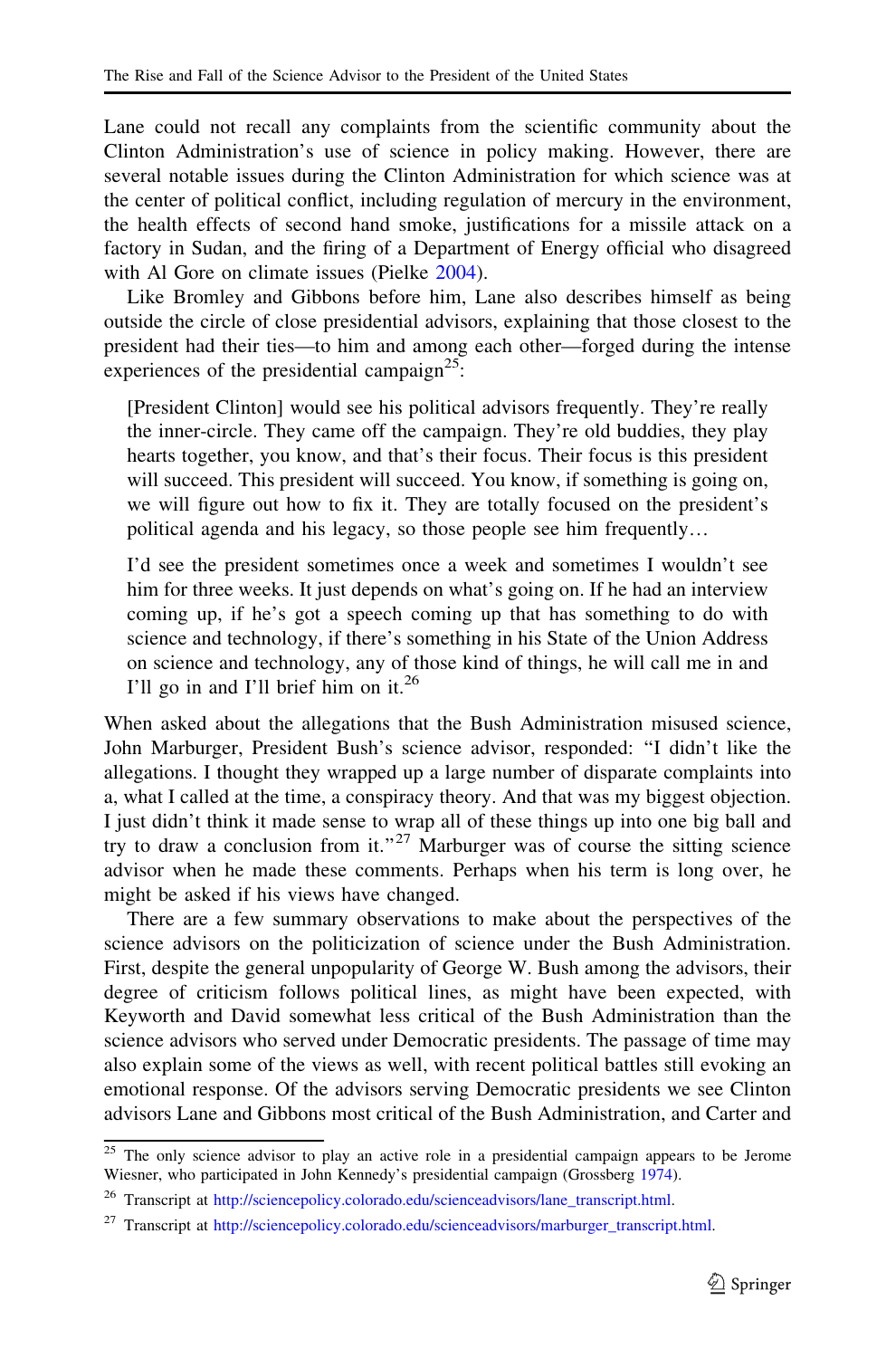Johnson advisors Press and Hornig not passing judgment. Of the three men serving Republican Presidents, Marburger strongly defends his boss, while advisors Keyworth and David are less supportive. But all agree that at the highest levels of government issues involving science will always be influenced by the politics of the sitting administration.

Guston [\(2009](#page-21-0), in press) suggests that aspects of science advice might be characterized as ''unicorns'' or mythical beasts. These ''unicorns'' are the notion of a ''science budget,'' the ''scientific community,'' and even potentially the notion of "science itself" which Guston claims is "not unitary, comprehensive, collective, and even readily identifiable.'' This last point is apparent in the conceptual fuzziness seen in the debates over the alleged misuse of science under the Bush Administration. The logical conclusion to be taken from Guston's argument, and the stories related by the science advisors themselves, is that ''science advice to the president'' may also be a unicorn-like myth. Since World War II the nature of both science and government has changed. Science has become a sprawling, impressive global endeavor, touching on every aspect of modern life. Similarly, government has expanded to the point that it now touches every aspect of modern life.

For many reasons we have seen the diminishment of the president's science advisor, from wise man at the right hand of the president to, in the case of John Marburger, a lower-tier appointee with an office a few streets away from the center of power in the Executive Offices of the President.<sup>28</sup> The Bush Administration's devaluing of the science advisor can thus be seen as part of a long-term trend of institutional decline, exacerbated in this case, many would argue, by the administration's heavy-handed control of information and ideological agenda. While some science advisors got along with their president more collegially than others, and various presidents have been more or less interested in matters of science, the long-term decline of the institution of the science advisor appears to overshadow these idiosyncrasies, and thus might be expected to continue under future administrations, including that of President Obama.

#### Science Advice as Science Budgeting

The president's science advisory apparatus is often seen as a proxy for a ''Department of Science.'' In the years that followed President Eisenhower's creation of the science advisor position there was much debate about the possibility of creating such a department (Grossberg [1974\)](#page-21-0). The idea was revived in 1995 by Representative Robert Walker but failed to gain support (see Greenberg [2001,](#page-21-0)

<sup>&</sup>lt;sup>28</sup> Since World War II, if not longer, science has played an important role in international relations (see, e.g., Doel and Harper [2006;](#page-20-0) Krige and Barth [2006](#page-21-0); Miller 2006). As Donald Hornig told us, "Science is a wonderful lubricant for foreign policy initiatives.'' For policy makers, the scientific and technological are central to some of the most important questions that they face in international politics, such as trade, defense, and health, while for scientists participation in international relations offers the tantalizing prospect of ''additional resources while enhancing their scientific authority and social capital'' (Krige and Barth [2006\)](#page-21-0). This topic has been well documented elsewhere (e.g., see the excellent review of Krige and Barth [2006](#page-21-0)), and thus is not covered here. However, many of the science advisors did refer to international relations as a key element of their tenure.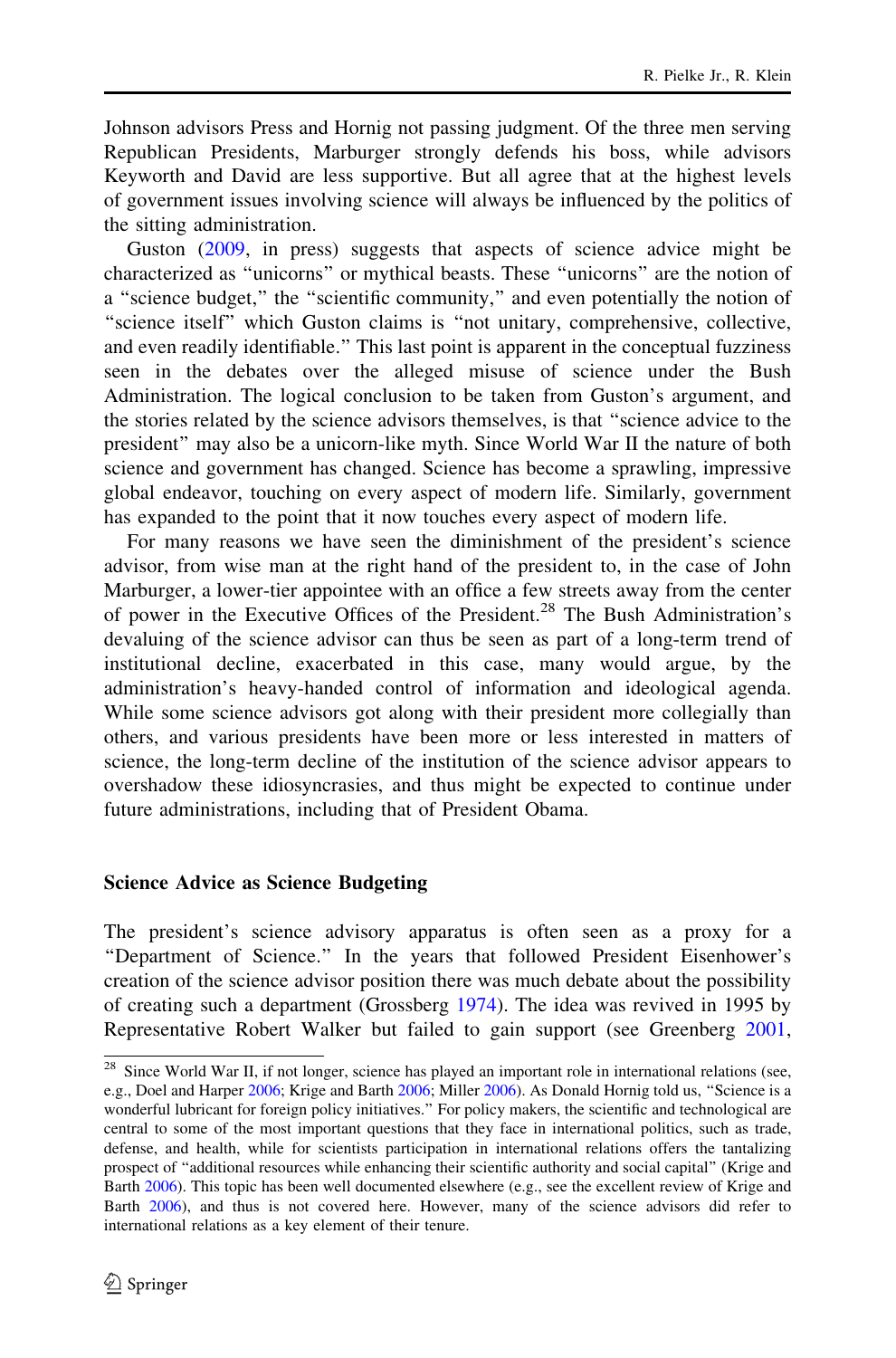pp. 32–34). The scientific community saw a Department of Science as a way to further enhance the stature of science—and thus science budgets—at the highest levels of government. However, critics of this proposal saw little need to centralize science when it served so many disparate agencies in different ways. Science, they argued, was more often a means to government action than an end.

The National Science Foundation (NSF), the National Aeronautics and Space Administration (NASA), and the Office of Science and Technology (OST) in the Department of Energy (DOE) are the only three U.S. agencies whose legislated missions include ''basic research''—i.e., scientific research conducted for purposes of enlightenment rather that in support of an agency mission such as defense or health care. In 2007, the collective budgets of these three agencies for ''basic research'' was about \$8.5 billion out of a total of about \$145 billion in federal research and development (R&D) funding.

Even though there is no ''Department of Science'' we know that the U.S. government spends \$145 billion on research and development because Congress has directed the NSF since its inception to collect data on government-wide R&D spending. Studies of government science spending date back to 1947 when the first survey was conducted by the President's Scientific Research Board, a precursor to the subsequent science advisory structure in the White House (Godin [2006\)](#page-21-0). Because science budgets are so carefully measured across agencies they are also used as a metric to evaluate government science policies. Sarewitz ([2007\)](#page-22-0), among others, has asked whether federal science policy is nothing more than federal science budget policy. The institution of the science advisor and his portfolio arguably reinforce a focus on federal science budgets as science policy.

John Marburger<sup>29</sup> told us that engagement with the budget process was one of the important jobs of the president's science advisor. When interviewed, Marburger explained that opportunities to provide science advice, per se, were actually quite rare during his tenure:

Most of the decisions that really have technical content get made within the government agencies at a level far below the White House. And it's only rarely that science issues, or issues with technical content, actually come up to the White House for decisions or for policy direction change, but probably the most common way they come up is in the budget process, and that's where a lot of the discussions that I have with my colleagues takes place.<sup>30</sup>

He continued by explaining that while he participated in meetings with senior White House officials, his role as science advisor was often less important than other advisors:

What I actually do is I begin my day every morning with a meeting with the Senior White House Staff. We talk about events that are very current, day-byday, salient and I offer whatever comments I can make about science, but usually science is not part of those salient issues.

<sup>&</sup>lt;sup>29</sup> Transcript at [http://sciencepolicy.colorado.edu/scienceadvisors/marburger\\_transcript.html](http://sciencepolicy.colorado.edu/scienceadvisors/marburger_transcript.html).

 $30$  Ibid.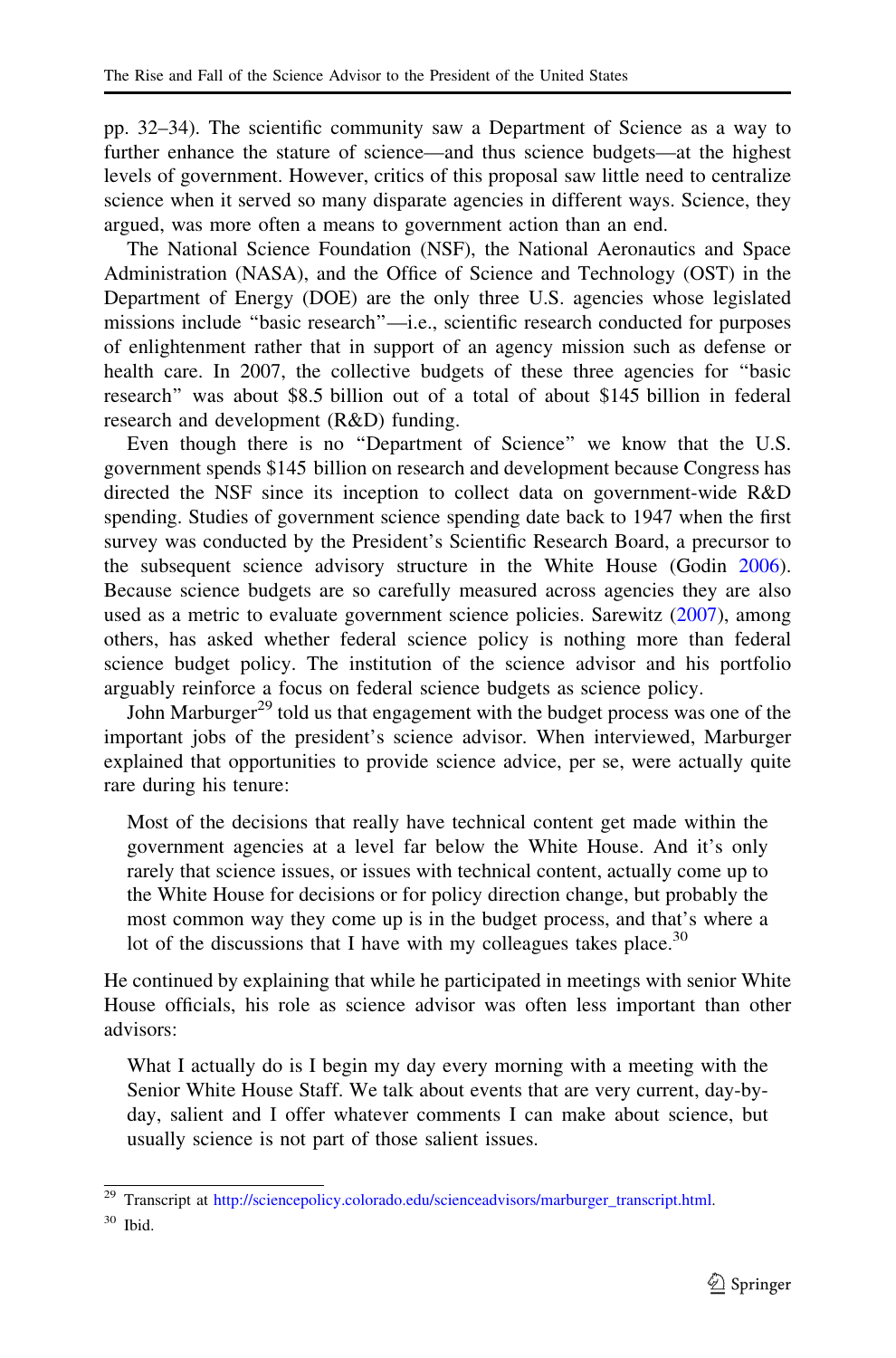Rarely, but on important occasions, issues do come up where the President has to make a decision about something that has a technical component. And in those cases, my office helps me to prepare briefing documents that I share with my White House colleagues. We decide if there is any controversy or difference of opinion, try to work those out to the extent that we can, and leave the remaining items for the President to decide on. This is the policy process, policy coordination process, within the White House.

And so most of my interactions where advice is given occur in this formal context with briefings for the President that are prepared in cooperation with other policy offices in advance, and usually reflect very substantial input from the Agency or the Department that is responsible for that area. For example, when the Department of Energy was ready to recommend—make a recommendation about Yucca Mountain, whether the nation should move ahead to develop and open Yucca Mountain for the storage of nuclear waste or nuclear radiological material. The Department of Energy prepared some materials, I reviewed it with my office, we sat with other relevant offices, like the National Economic Advisors' Office, and then sat with the President and gave him the range of options and he made the decision at the meeting. That's an example.

Another different kind of briefing was after the recent Tsunami that devastated so much of the periphery of the Indian Ocean just after Christmas last year. The President was interested in Tsunamis and how they worked and what caused them and what a warning system would look like in preparation for a decision that he made about how America should participate in the international response to that terrible disaster. $31$ 

The science advisor's role in the mid-1960s, as described by Donald Hornig who was science advisor to President Johnson (1964–1969), as assisting the president ''in all matters which require scientific and technical judgments," does indeed seem Neolithic, as Hornig suggested.<sup>32</sup> Consider that at no point in Dr. Hornig's interview or public lecture did he mention the science advisor playing a role in the federal budget process.

In 1973 during the Nixon Administration Ed David recommended that the science advisor's office share responsibility with the White House Office of Management and Budget (OMB) for preparing the president's annual budget submission to Congress. But such a role would have to wait, as OMB had little interest in sharing its budgetary role, at least formally. However, the president's science advisor began to play an increasingly important but unofficial role in science budgets beginning at least with the administration of John Kennedy, which formally established the Office of Science and Technology in 1962 amidst considerable Congressional interest in managing the nation's burgeoning scientific enterprise (Grossberg [1974\)](#page-21-0). After President Nixon unceremoniously terminated the

 $31$  Ibid.

<sup>&</sup>lt;sup>32</sup> Transcript at [http://sciencepolicy.colorado.edu/scienceadvisors/hornig\\_transcript.html.](http://sciencepolicy.colorado.edu/scienceadvisors/hornig_transcript.html)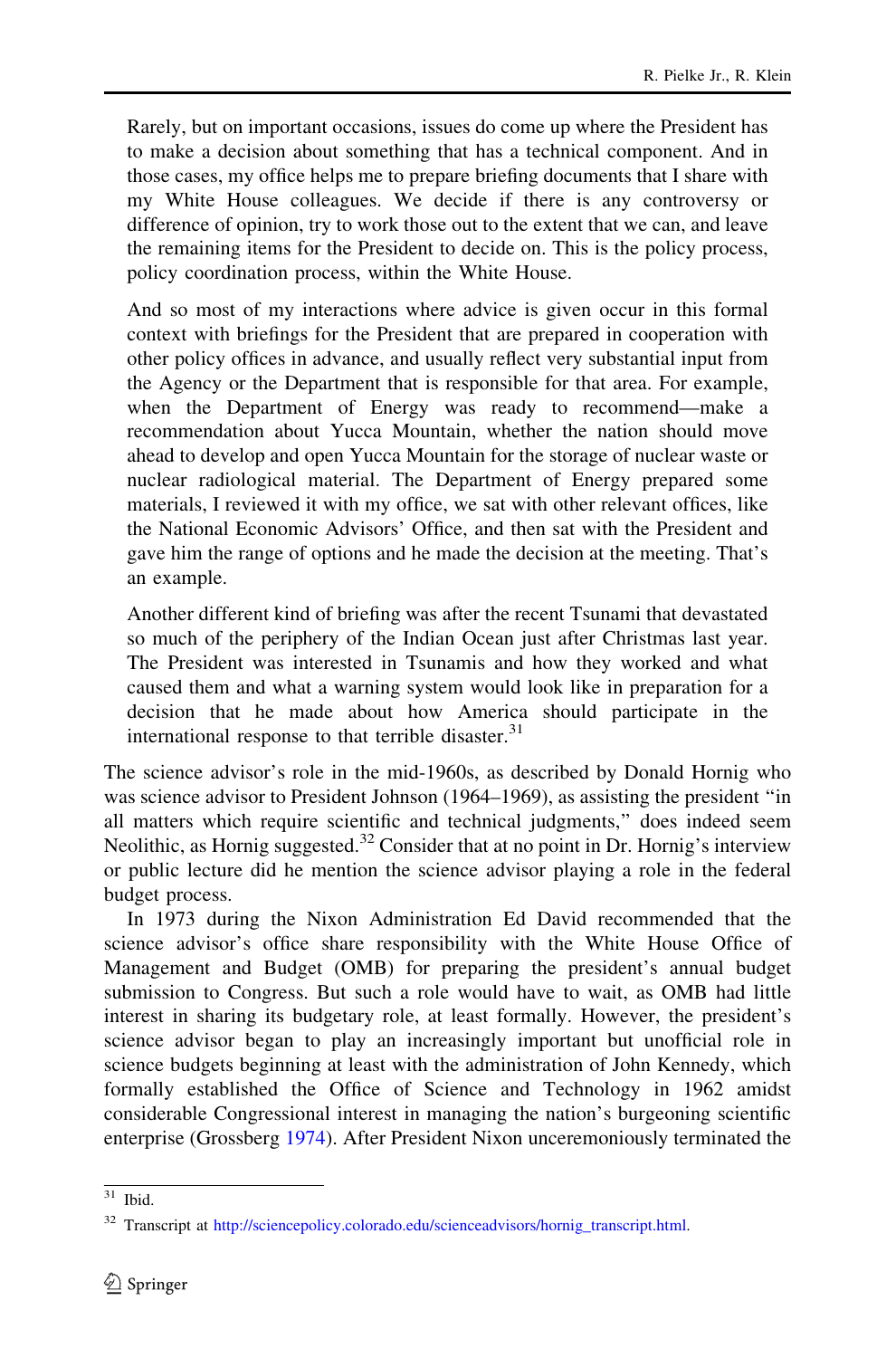science advisor's office, Congress chose to re-establish the office with a mandate to ''advise the President on scientific and technological considerations with regard to Federal budgets.'' When Gerald Ford signed into law the bill that created the President's Office of Science and Technology Policy (OSTP), his public remarks mentioned coordination of the overall science budget as a measure of the new office's success, foretelling future evaluations focused on the ups (and very few downs) of the federal research portfolio (Woolley and Peters [2007a](#page-22-0)).

In 1978 President Jimmy Carter reorganized the government science advisory structure, further formalizing the relationship of OSTP with OMB (Woolley and Peters [2007b\)](#page-22-0).

Each science advisor since Keyworth emphasized to us the importance of assisting OMB with budget matters. No other interest group that receives funding across agencies has such a unique status in the federal government as do scientists. The creation and focused role of OSTP is likely an important factor in explaining why the federal R&D budget has been stable if not steadily growing for several decades (Pielke [2004;](#page-21-0) Sarewitz [2007](#page-22-0)).

## Conclusion: The Triumph of Science Advice as the Demise of the Science Advisor

Over the second half of the 20th century and into the 21st governance can be characterized by an ever increasing reliance on specialized expertise. There are several reasons for this trend, which include the challenges of dealing with risks to human well being and security—from terrorism to the safety of food supplies, from natural disasters to human influences on the environment, from economic shocks, globalization, and many more. Some of these risks are the result of purposive technological innovation, such as the invention and proliferation of nuclear technologies beginning with the Manhattan Project during World War II. Because innovation can create new risks, a new proactive politics has emerged seeking to limit technological innovation and diffusion. Examples of this dynamic can be seen in efforts to limit the presence of genetically modified crops in Europe, to contain research on stem cells in the United States, and to militate against the consequences of economic globalization around the world.

In this context, the need for expert advice in government has increased exponentially. But one of the effects of the triumph of expertise has been the diminishment of the president's science advisor as the ''go-to'' individual on issues with a scientific or technical component. In many respects, the science advisor is just another person with a Ph.D. staffing the Executive Offices of the President. President Obama received high marks from the scientific community for appointing a number of prominent scientists to administrative positions, including a Nobel Prize-winning physicist to Secretary of Energy, illustrating that the science advisor is but one of many highly qualified people in an administration. The science advisor does have a very unique role in helping to oversee and coordinate the budgets of agencies that support science, but even here the science advisor's role is subject to the idiosyncrasies of each administration.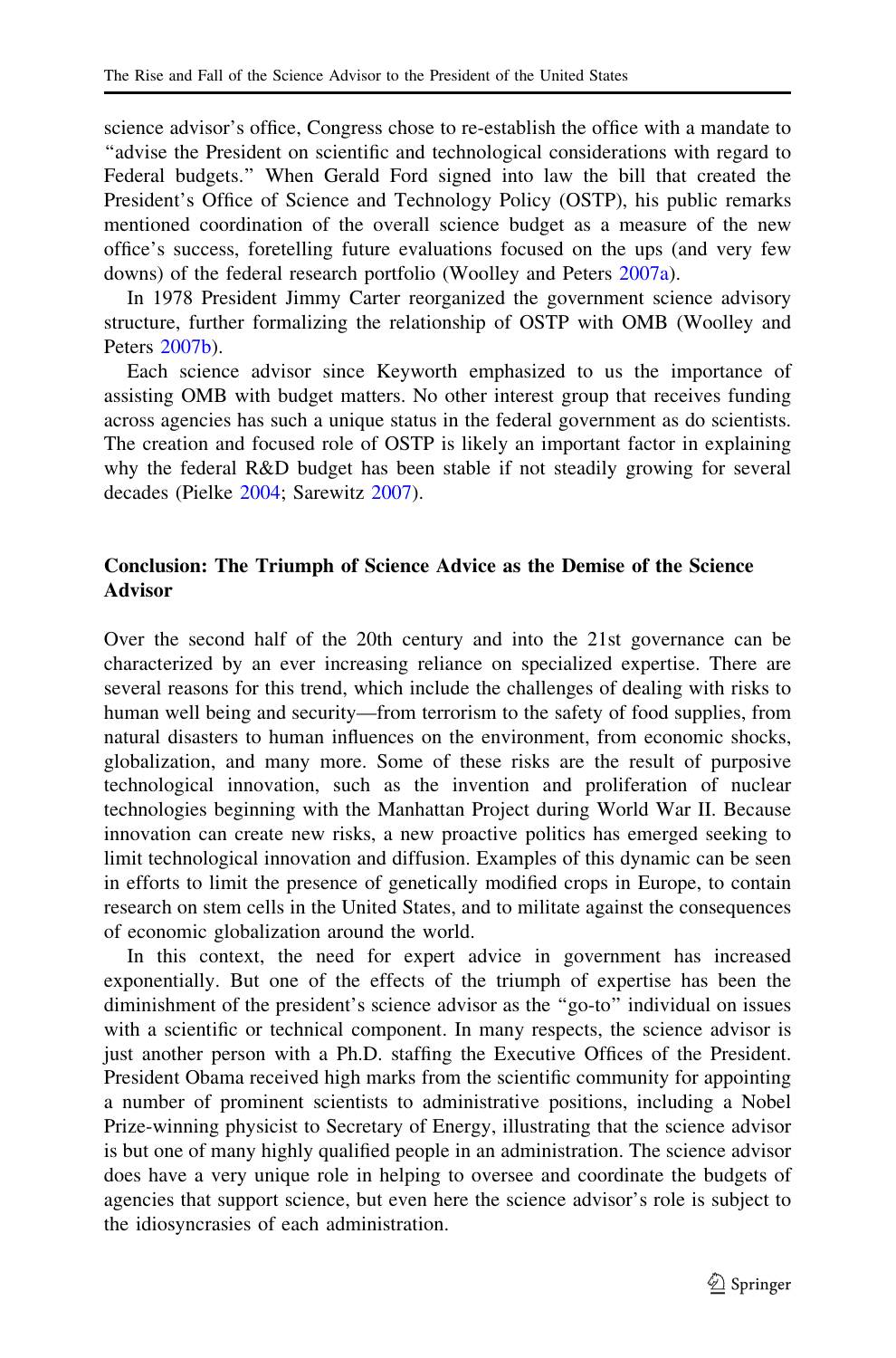In the future it seems improbable that the science advisor's role would return to the exalted position that it held for a brief time during the Eisenhower Administration. In any case, that exalted position may be more mythical than real, which has set the stage today for some unrealistic expectations about the position. Instead, it seems that the science advisor's role will include some or all of the following responsibilities, subject to the idiosyncrasies of future presidents and their staff:

Budget champion. The science advisor seems likely to continue serving as a coordinator, and at times, a champion for research and development funding across the federal government. The scientific community may look to the science advisor as its ''embedded lobbyist'' for the scientific community. All of the science advisors that we spoke with expressed caution about taking on the role of defender of the interests of the science lobby, lest they further erode the advisor's authority in government. Yet, it seems clear that many in the scientific community view the position in exactly this fashion, and it is easy to understand how this perspective might come about when the science advisor repeatedly invokes the size of the federal R&D budget as a metric of science policy success. It may be more than a coincidence that criticisms of President George W. Bush by the scientific community peaked during his 2004 re-election campaign, and reached a nadir while he was pressing for Congressional action on a 2007 authorization bill that would call for doubling the research budgets of NSF, NIST, and DOE.

Issue expert. The science advisor has a unique ability to assemble expertise to focus on specialized or cross-cutting policy issues. When a top scientist in academia or industry receives a call from the president's science advisor, that call is certain to be returned. This power to convene can quickly bring together top experts to consider issues of national importance. For example, John Marburger described how his office was asked on short notice to prepare a briefing for the president on earthquakes and tsunamis after the 2005 Sumatran earthquake that killed almost 300,000 people in Southeast Asia. Congress can also utilize OSTP based on its legislative mandate to analyze specific cross-cutting science polices relevant to the federal agencies. For example, in 2007, Congress asked OSTP to develop new guidelines for the communication practices of federal agencies involving science and scientists after some scientists complained that public relations officials in their agencies had not allowed them to communicate with the media. But in addition to the desire to improve communication practices, this request also reflected the ongoing political conflict between the Bush Administration and a Democratic-held Congress. Perhaps not surprisingly the request went unfulfilled under the Bush Administration. OSTP is uniquely situated to provide advice as it can equally well draw on expertise in science policy as in science; however, like any agency it can find itself entwined into political conflicts.

"Options Czar" Yankelovich  $(2003)$  $(2003)$  suggests that the science advisor could take on ''the broader role of framer of policy options'' and observes that ''the more technical the scientific input, the less its relevance to policymakers' most basic concerns.'' While this role would be of value to decision makers (cf. Pielke [2007\)](#page-21-0), the use of the science advisor in this manner would depend upon how the president organizes his office and solicits advice. It is difficult to imagine a president like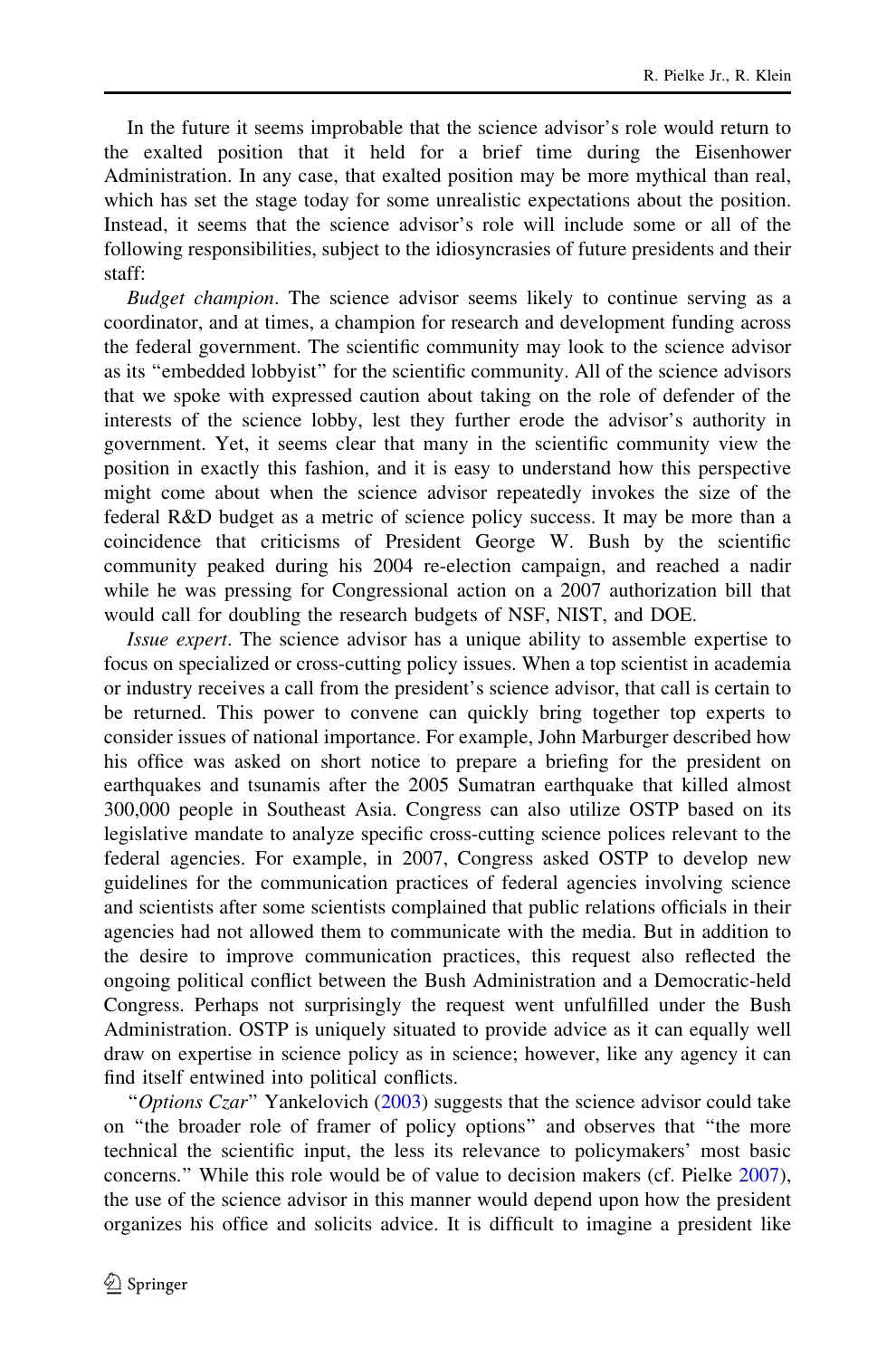<span id="page-20-0"></span>George W. Bush, who relied on a close circle of political advisors for important decisions, using a science advisor in this manner, but less difficult to envision a president like Barack Obama doing so. This, perhaps more so than the other roles, depends a great deal on the personalities of the president, top staff, and the science advisor. As Neal Lane explained, top advisors often come from the president's campaign staff, and scientists have been notably absent from such staffs in recent campaigns.

The position of science advisor has evolved and changed over the past halfcentury, as has both science and government. The experiences of the science advisors that we were fortunate to visit with chronicle those changes. Underneath the anecdotes and stories that describe presidents over the past half-century is a deeper story, one of the long-term decline of the influence of the president's science advisor while at the same time, the importance of expertise to government has increased tremendously. The decline of the science advisor, juxtaposed against the rise of government expertise, provides ample reason to reconsider the future role of the presidential science advisor, and to set our expectations for that role accordingly.

#### **References**

- Anonymous. 1945. Middlebury gives Killian honorary doctor's degree. The Tech 65: 4, June 1. [http://www-tech.mit.edu/archives/VOL\\_065/TECH\\_V065\\_S0085\\_P004.pdf](http://www-tech.mit.edu/archives/VOL_065/TECH_V065_S0085_P004.pdf).
- Anonymous. 1957. Degree for Killian. The Tech 77: 1, April 26.
- Blanpied, William A. 1995. Introduction to impacts of the early Cold War on the formulation of U.S. science policy. Washington, DC: AAAS. <http://www.aaas.org/spp/cstc/pne/pubs/golden/golden.pdf>.
- Broad, William. 2001. Government reviving ties to scientists. The New York Times, November 20.
- Bromley, David. 1994. The president's scientists: Reminiscences of a White House science advisor. New Haven: Yale University Press.
- Bronk, Detlev. 1974. Science advice in the White House: The genesis of the president's science advisers and the National Science Foundation. Science 186: 116–121. doi:[10.1126/science.186.4159.116](http://dx.doi.org/10.1126/science.186.4159.116).
- Brumfiel, Geoff. 2004. US science policy: Mission impossible? Nature 428: 250–251. doi[:10.1038/](http://dx.doi.org/10.1038/428250a) [428250a](http://dx.doi.org/10.1038/428250a).
- Damms, Richard. 2000. James Killian, the technological capabilities panel, and the emergence of President Eisenhower's ''scientific-technological elite''. Diplomatic History 24: 57–78. doi[:10.1111/](http://dx.doi.org/10.1111/1467-7709.00198) [1467-7709.00198](http://dx.doi.org/10.1111/1467-7709.00198).
- Doel, Ronald, and Kristine Harper. 2006. Prometheus unleashed: Science as a diplomatic weapon in the Lyndon B. Johnson administration. Global Power Knowledge: Science and Technology in International Affairs 21: 66–85.
- Dupree, A.Hunter. 1963. Central scientific organization in the United States government. Minerva 1: 453–469. doi:[10.1007/BF01107188](http://dx.doi.org/10.1007/BF01107188).
- Eisenhower, Dwight. 1957. Text of address by the President delivered from the oval office in the White House on "science in national security". November 7: 6. [http://www.eisenhower.utexas.edu/dl/](http://www.eisenhower.utexas.edu/dl/Sputnik/PresidentialAddressNov71957pg6.pdf) [Sputnik/PresidentialAddressNov71957pg6.pdf.](http://www.eisenhower.utexas.edu/dl/Sputnik/PresidentialAddressNov71957pg6.pdf)
- Finney, John. 1957. Killian takes the oath as U.S. scientific coordinator. The New York Times, November 16: 1.
- GAO (Government Accountability Office). 2004. Federal advisory committees: Additional guidance could help agencies better ensure independence and balance. GAO-04-328.
- Glanz, James. 2001. The nation: Blue sky; sure, it's rocket science, but who needs scientists? The New York Times, June 17.
- Glanz, James. 2004a. At the center of the storm over Bush and science. The New York Times, March 30. Glanz, James. 2004b. Scientists say administration distorts facts. The New York Times, February 19.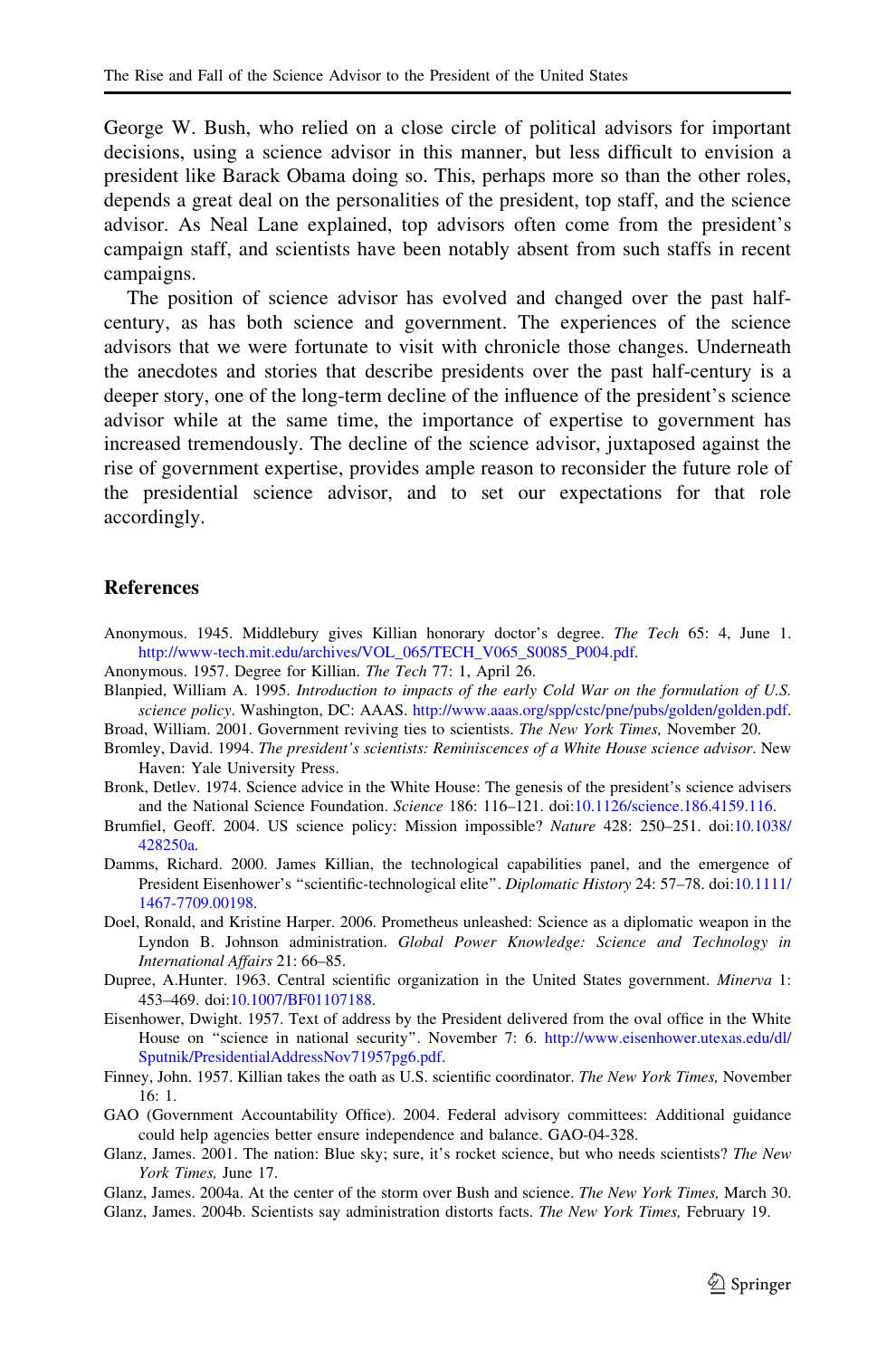- <span id="page-21-0"></span>Godin, Benoît. 2006. The linear model of innovation: The historical construction of an analytical framework. Science, Technology & Human Values 31: 631–667. doi[:10.1177/0162243906291865](http://dx.doi.org/10.1177/0162243906291865).
- Golden, William. 1950a. Conversation with Dr. Lee A. DuBridge, president of California Tech, Dr. James R. Killian, Jr., president of Massachusetts Institute of Technology, and Irvin Stewart, president of

the University of West Virginia. October 25. [http://archives.aaas.org/golden/pdf/049\\_19501025.pdf](http://archives.aaas.org/golden/pdf/049_19501025.pdf). Golden, William T. 1950b. Mobilizing science for war: The science advisor to the president, memorandum for the president. December 18. [http://archives.aaas.org/golden/pdf/393\\_19501218.pdf](http://archives.aaas.org/golden/pdf/393_19501218.pdf).

- Greenberg, Daniel. 2001. Science, money, and politics: Political triumph and ethical erosion. Chicago: University of Chicago Press.
- Greene, Benjamin. 2007. Eisenhower, science advice, and the nuclear test-ban debate, 1945–1963. Stanford: Stanford University Press.
- Grossberg, Israel. 1974. The special assistant to the president for science and technology, 1957–1968. Doctoral dissertation, New York University.
- Guston, David. 2009. Science, politics, and two unicorns: An academic critique of science advice. In Presidential science advisors: Perspectives and reflections on science, policy and politics, eds. Pielke Jr., Roger, and Roberta, Klein (in press).
- Hart, David. 1998. Forged consensus: Science, technology, and economic policy in the United States, 1921–1953. Princeton, NJ: Princeton University Press.
- Kevles, Daniel. 1977. The National Science Foundation and the debate over postwar research policy, 1942–1945. Isis 68: 5–26. doi:[10.1086/351711.](http://dx.doi.org/10.1086/351711)
- Killian, James. 1982. Sputnik, scientists, and Eisenhower: A memoir of the first special assistant to the president for science and technology. Cambridge: MIT Press.
- Kleinman, Daniel Lee. 1994. Layers of interests, layers of influence: Business and the genesis of the National Science Foundation. Science, Technology & Human Values 19: 259–282. doi: [10.1177/016224399401900301.](http://dx.doi.org/10.1177/016224399401900301)
- Kleinman, Daniel Lee. 1995. Politics on the endless frontier: Postwar research policy in the United States. Durham: Duke University Press.
- Krige, John, and K. Kai-Henrik Barth. 2006. Introduction: Science, technology, and international affairs. In Global power knowledge. Science and technology in international affairs. Osiris, Second Series, vol. 21. Chicago: University of Chicago Press.
- Lamson, Robert. 1955. The present strains between science and government. Social Forces 33: 360–367. doi[:10.2307/2573008](http://dx.doi.org/10.2307/2573008).
- Lawton, Fred. 1950. Letter to William T. Golden. September 19. [http://archives.aaas.org/golden/pdf/](http://archives.aaas.org/golden/pdf/405_19500919.pdf) [405\\_19500919.pdf](http://archives.aaas.org/golden/pdf/405_19500919.pdf).
- Leiserson, Avery. 1965. Scientists and the policy process. The American Political Science Review 59: 408–416. doi:[10.2307/1953058.](http://dx.doi.org/10.2307/1953058)
- Marburger, John. 2004. Statement of the honorable John H. Marburger, III on scientific integrity in the Bush administration April 2, 2004. [http://www.ostp.gov/html/ucs/ResponsetoCongresson](http://www.ostp.gov/html/ucs/ResponsetoCongressonUCSDocumentApril2004.pdf) [UCSDocumentApril2004.pdf.](http://www.ostp.gov/html/ucs/ResponsetoCongressonUCSDocumentApril2004.pdf)
- Miller, Clark. 2006. An effective instrument of peace: Scientific cooperation as an instrument of U.S. foreign policy, 1938–1950. Global power knowledge. Science and technology in international affairs. Osiris, Second Series 21: 133–160.
- Mooney, Chris. 2005. The republican war on science. New York: Basic Books.
- Mullins, Nicholas. 1981. Power, social structure, and advice in American science: The United States national advisory system, 1950–1972. Science, Technology & Human Values 7: 4–19. doi[:10.1177/](http://dx.doi.org/10.1177/016224398100600402) [016224398100600402.](http://dx.doi.org/10.1177/016224398100600402)
- Neumann, Frank, and Harry Keaton. 1953–1954. Congress and the faithful execution of laws. Should legislators supervise administrators? California Law Review 41: 565–595. doi:[10.2307/3478195.](http://dx.doi.org/10.2307/3478195)
- Pielke Jr., Roger. (ed.). 2004. Report on the misuse of science in the administrations of George H.W. Bush (1989–1993) and William J. Clinton (1993–2001). By the Students in ENVS 4800: Maymester, University of Colorado, June.
- Pielke Jr., Roger, and Roberta, Klein (eds.). 2009. Presidential science advisors: Perspectives and reflections on science, policy and politics (in press).
- Pielke, Roger. 2007. The honest broker: Making sense of science in policy and politics. Cambridge: Cambridge University Press.
- Press, Frank, and Philip M. Smith. 2009. Science and technology in the Carter Presidency. In Presidential science advisors: Perspectives and reflections on science, policy and politics, eds. Pielke Jr., Roger, and Roberta, Klein (in press).